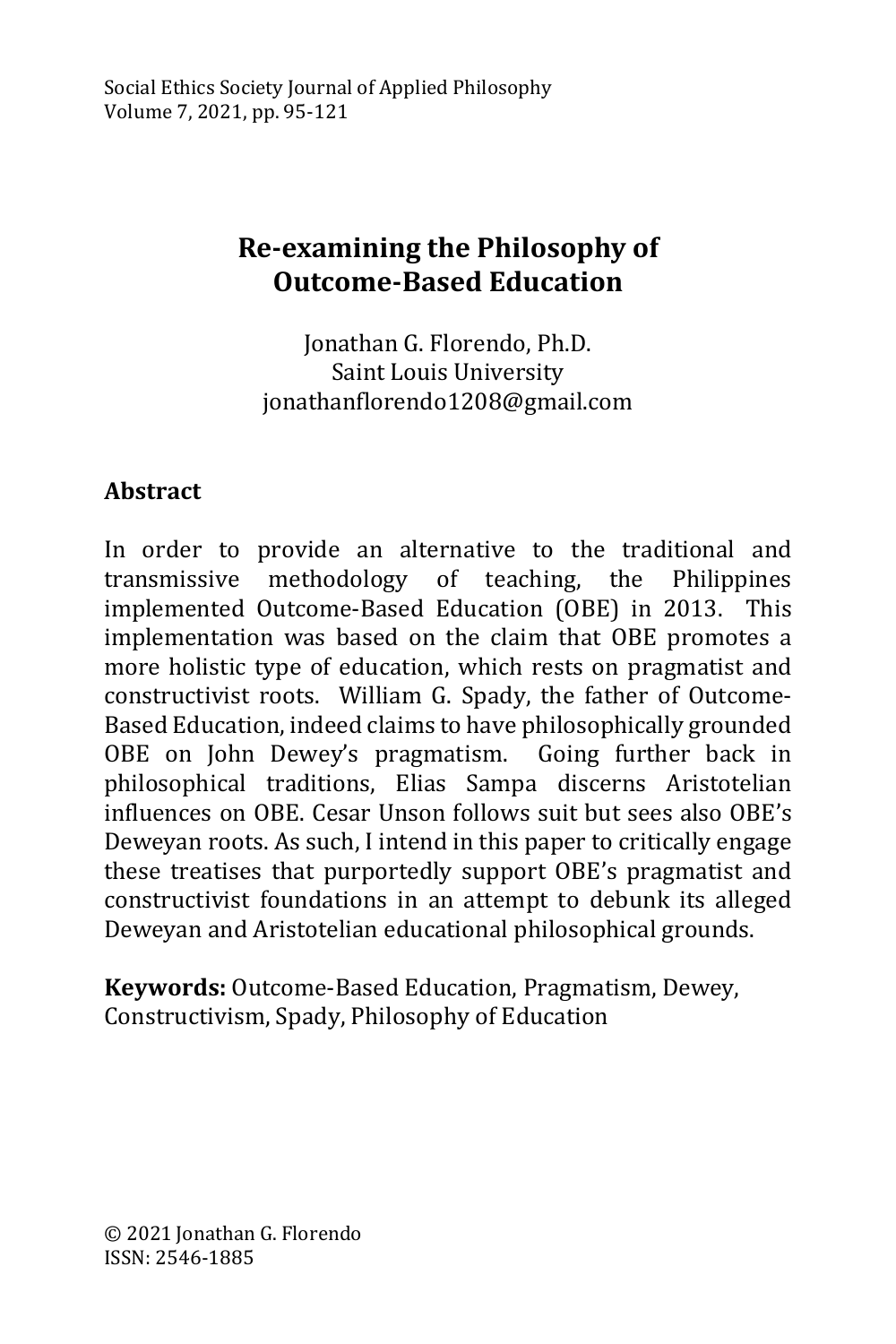#### **Introduction**

<u>.</u>

Education is a construct: so are its outcomes.  $1$  The "essence" of being an educator and a learner is transformative and capable of transformation. The reality is that not all of these multiple "essences" have had unanimous acceptance in particular societies. However, the debates over who, what, how, and for whom learning and education is to be understood have entered a fresh round with the new and reinforced call for the internationalization of Philippine education. The increasing dominance of the knowledge economy<sup>2</sup> driven by a neoliberal political-economic philosophy <sup>3</sup> manifested in the prevalent official doctrines of internationalization and outcome-based education leads to the production of not what individuals and societies have autonomously seen themselves to be, but what the new neoliberal global order demands instead: the knowledge worker. The demand for the knowledge worker has impelled the Philippines to rethink its educational system and introduce,

<sup>3</sup> The term "neoliberal political economic philosophy" or "neoliberalism" underlines a system of political and economic practices that advocates the creation, through state policies, of a strong private business sector operating within the bounds of free trade. Springer, Cahill et.al. (2018) admit of a particular complexity of the term since it covers a wide range of political, social, and economic relationships spanning 'cities to citizenship, sexuality to subjectivity, and development to discourse to name but a few,' (p. xxv). However, reduced to its basic (and admittedly dangerously simplistic) political and economic configuration, current perspectives are rooted in the proposition that "human well-being can best be advanced by liberating individual entrepreneurial freedoms and skills within an institutional framework characterized by strong private property rights, free markets, and free trade" (Harvey, 2005).

<sup>1</sup> David H. Jonassen, *Evaluating Constructivistic Learning. Constructivism and the Technology of Instruction: A Conversation*. (Routledge, 1992).

<sup>&</sup>lt;sup>2</sup> The "knowledge economy" refers to the new form of production driven by information and "intellectual capital." In the knowledge economy, the old relations of production are re-engineered to allow a greater dependence on information systems and services. The so-called "mind-intensive" sectors take center stage particularly in software development, mass media, healthcare, and education. According to Peters et.al. (2014), governments catering to knowledge-based production restructure their national economies to concentrate on digital education and electronic creativity.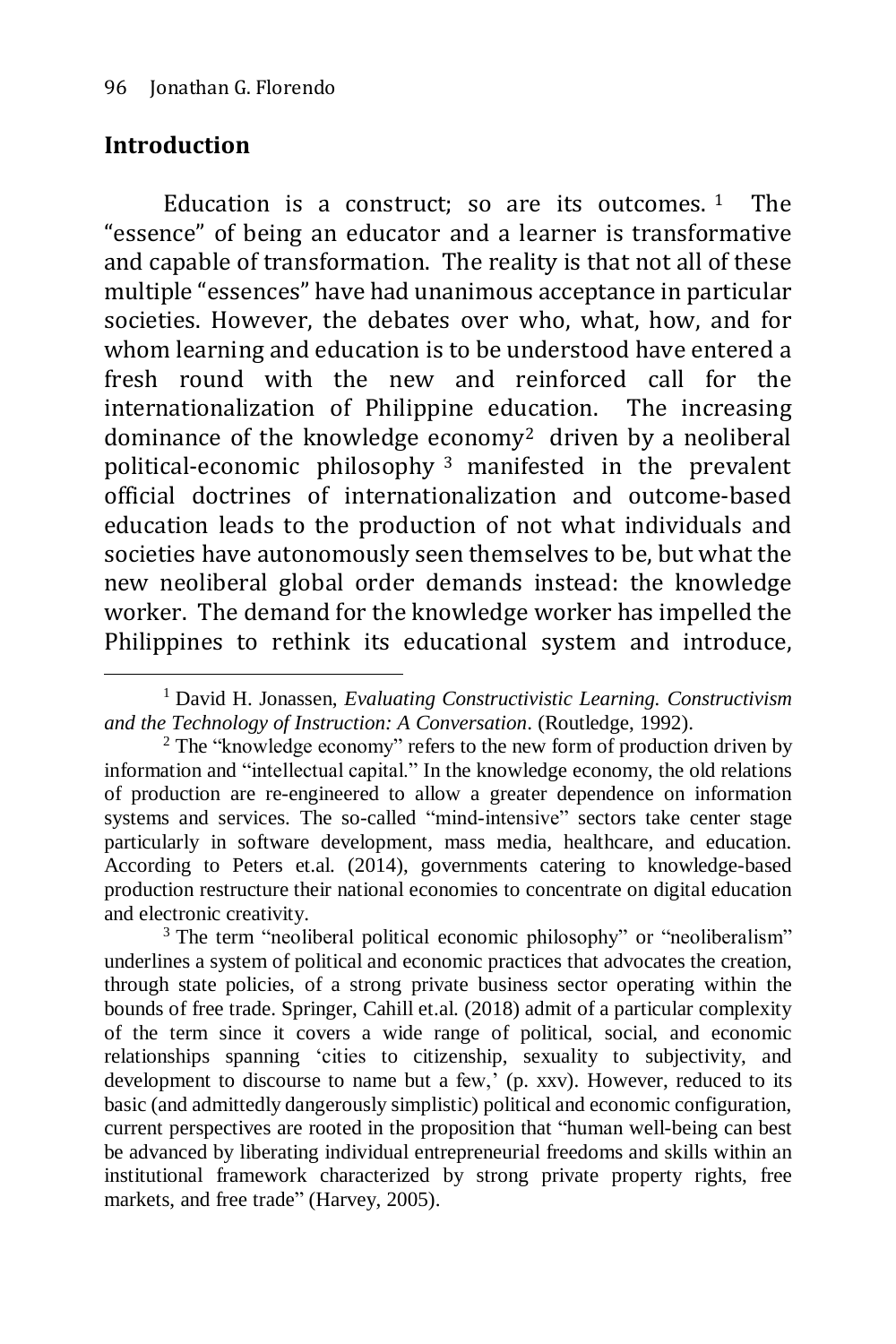therein, reforms and innovations aimed at its internationalization.

Of the many innovations that were introduced of late in the field of Philippine education, Outcome-Based Education (OBE) is one creative appropriation that has had a profound impact on the tertiary level.<sup>4</sup> In due time, OBE became the standard for quality assurance in all Philippine Higher Education Institutions (HEI) in 2013 as embedded in the CHED Memorandum Order 46, series of 2012 and its Implementing Guidelines issued by the Commission on December 11, 2012. In the global scene, however, this is not exactly a novelty.

A core question I ask in this article is, "Are the philosophical roots of outcome-based education veritable as claimed?" William Spady claims that OBE is based on John Dewey's educational pragmatism. This paper looks into the veracity of this claim. I do this by critically engaging two treatises, those of Elias Sampa and Cesar Unson that argue for OBE's pragmatist and constructivist foundations to debunk Spady's claim to a Deweyan educational philosophical heritage. Later, I will use the engaged ideas of John Dewey and Friedrich von Hayek to clinch the arguments against a Deweyan thought, energizing and driving outcome-based education.

#### **Dewey's Philosophy of Education**

<u>.</u>

John Dewey (1859–1952) is one of the most influential philosophers of education. His ideas have been used to model

<sup>4</sup> There is a certain inconsistency in the use of the term. William Spady, using the singular form, calls his model "Outcome-based Education." (Spady 1994) Harden (2007), one of the most ardent defenders of OBE follows Spady's form. However, when it was appropriated in South Africa (Botha 2002), Australia (Donelly 2007), and other countries (Ruitenberg 2010), it was referred to in the plural, that is, as "outcomes-based education" and some of its subsequent critiques labelled it as such (See for example Armstrong 1999). In the Philippines, the Commission on Higher Education used the plural form, i.e., "outcomes-based." For the sake of consistency in this work, we shall use Spady's singular form throughout the article unless a source originally quotes it in the plural.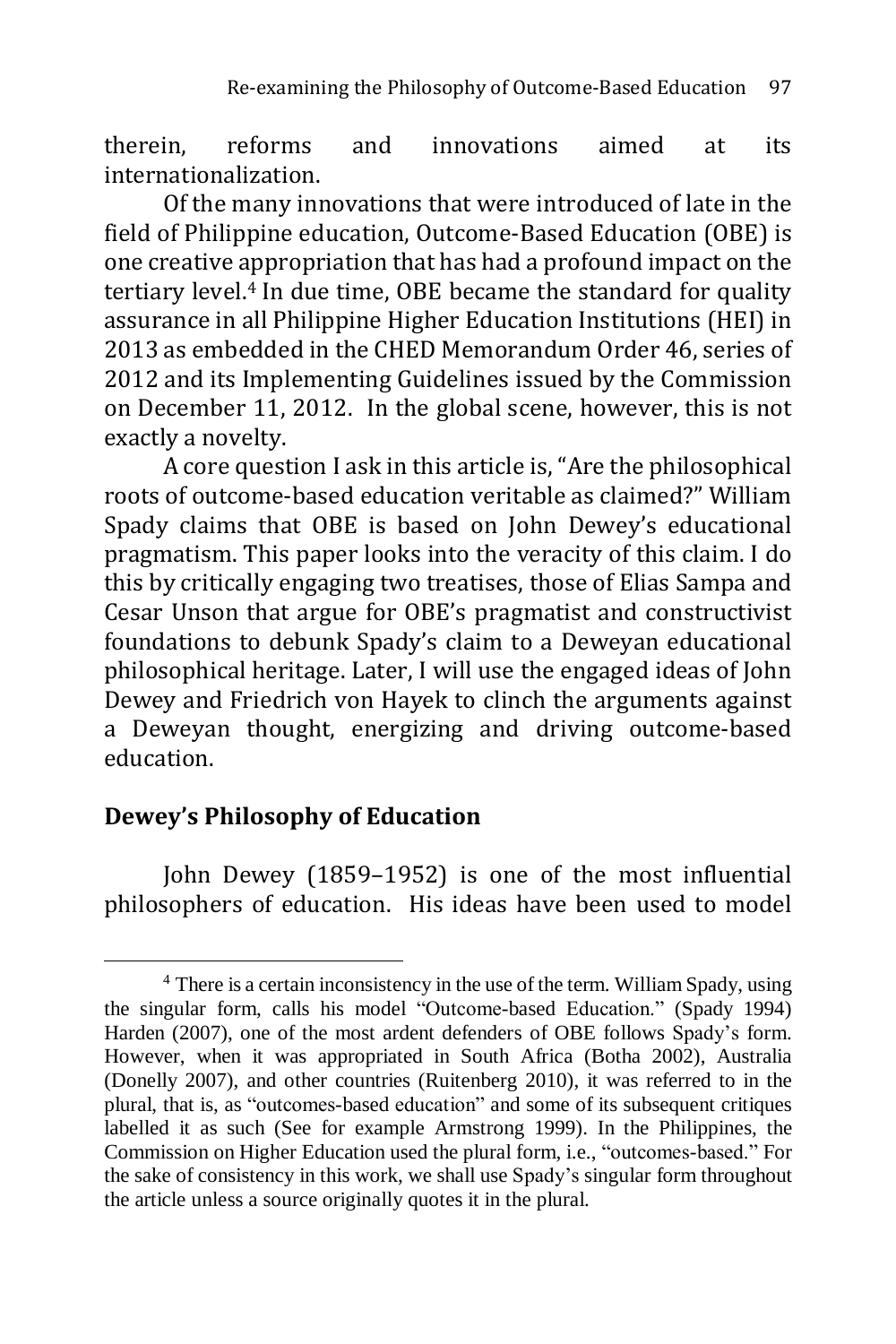1

higher education curricula, and as a guide for a philosophy of children in various countries.<sup>5</sup> Dewey's notion of child-centered learning has been used as a basic principle in basic education.<sup>6</sup> Child-centered learning is anchored on the educator's consideration of the overall learning environment of the child, which leads to the child becoming "a culmination of himself (or herself)." The learning environment – which includes the curriculum, methodology, and the classroom relationships – must be designed to bring about the learners' discovery of themselves and their potential as learners.

As a liberal humanist, Dewey developed his educational philosophy around pragmatism. He adhered to the belief that education should center on the actual experiences of students. Knowledge should be practical and its generation should be directed towards solving societal problems.7 Not all experiences are educational though and because of this Dewey emphasized the importance of critical thinking and reflective interaction between teachers, students and the school itself. For him, the school was a model for society where learners came to know and understand how society worked and what would be their significant roles in it.  $8$  Dewey also highlighted the school as a platform for democratic engagement and the formation of socially conscious and involved citizens.

<sup>5</sup> Carmencita Dueñas, "An Interdisciplinary Curriculum Model for Service Learning in Philippine Christian university," in *Proceedings of the 10th International Conference on Arts, Social Sciences, Humanities, and Interdisciplinary Studies,* 97-102. (Manila, 2017; Holder Jr, John J. "Philosophy for Children in Developing Countries: The Philippine Experience." *Analytic Teaching*  9, no. 2 (1989): 83-86.

<sup>6</sup> Allan B. De Guzman, "The Hermeneutics of Learner-Centered Approaches and Initiatives in the Philippine Basic Education Sector." *Educational Research for Policy and Practice* 3, no. 3 (2004): 223-241.

<sup>7</sup> John Dewey, *The Public and its Problem*s. (New York: Swallow Press, 1927).

<sup>8</sup> John Dewey, *Essays on Education and Politics, John Dewey: The Middle Works (1889-1924)*,Vol.8, edited by J.A. Boydston, (Southern Illinois University Press, 1985).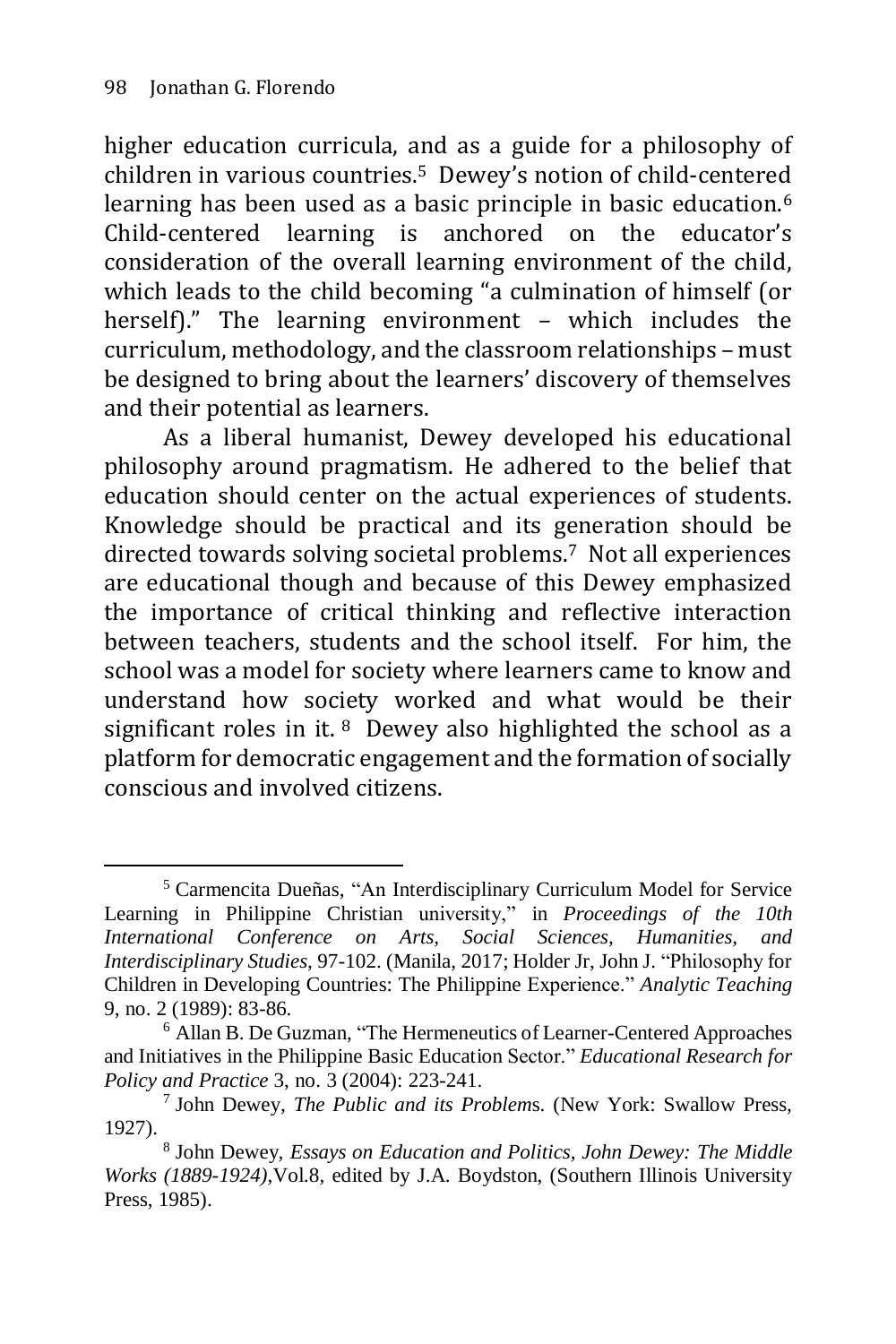Democracy was understood as the promotion of popular interests and a form of social and critical inquiry into its processes. It should encourage the citizens' individualities. It was a way of living and belonging, a vision of the relationships between groups and individuals, and the skills or processes they required for flourishing. It was a democracy of ordinary people in communities actively engaging in their own social evolution. In Dewey's own words, "A democracy is more than a form of government; itis primarily a mode of associated living, of conjoint communicated experience."<sup>9</sup>

#### **Spady's Philosophy of Education and the Development of OBE**

William Spady is inspired by Dewey's philosophy of education. Spady claims that much credit in his work go to the legends, in particular, Dewey, along with Steiner and Montessori. In "Learning Communities 2.0: Educating in the Age of Empowerment," Spady and Schwahn write,

…we take little credit for being original thinkers or educational pioneers. Those credits go to legendary figures like Rudolph Steiner, John Dewey, and Maria Montessori. We've simply done our best to synthesize their work and all of this other knowledge into a framework and implementation strategy that people can work with effectively.<sup>10</sup>

Spady claims that Dewey's philosophy of education is one of the pillars of outcome-based education. Two recent critiques, however, attempt to trace OBE's roots to a much earlier tradition.

<sup>9</sup> John Dewey, *Democracy and Education in Philosophy of Education: The Essential Texts*, edited by S. M. Cahn. (London and New York: Routledge, 2009), 418..

<sup>10</sup> William G. Spady, and Charles Schwahn, *Learning Communities 2.0: Educating in the Age of Empowerment,* L(anham: Rowman and Littlefield Publishers, Inc., 2010), vi.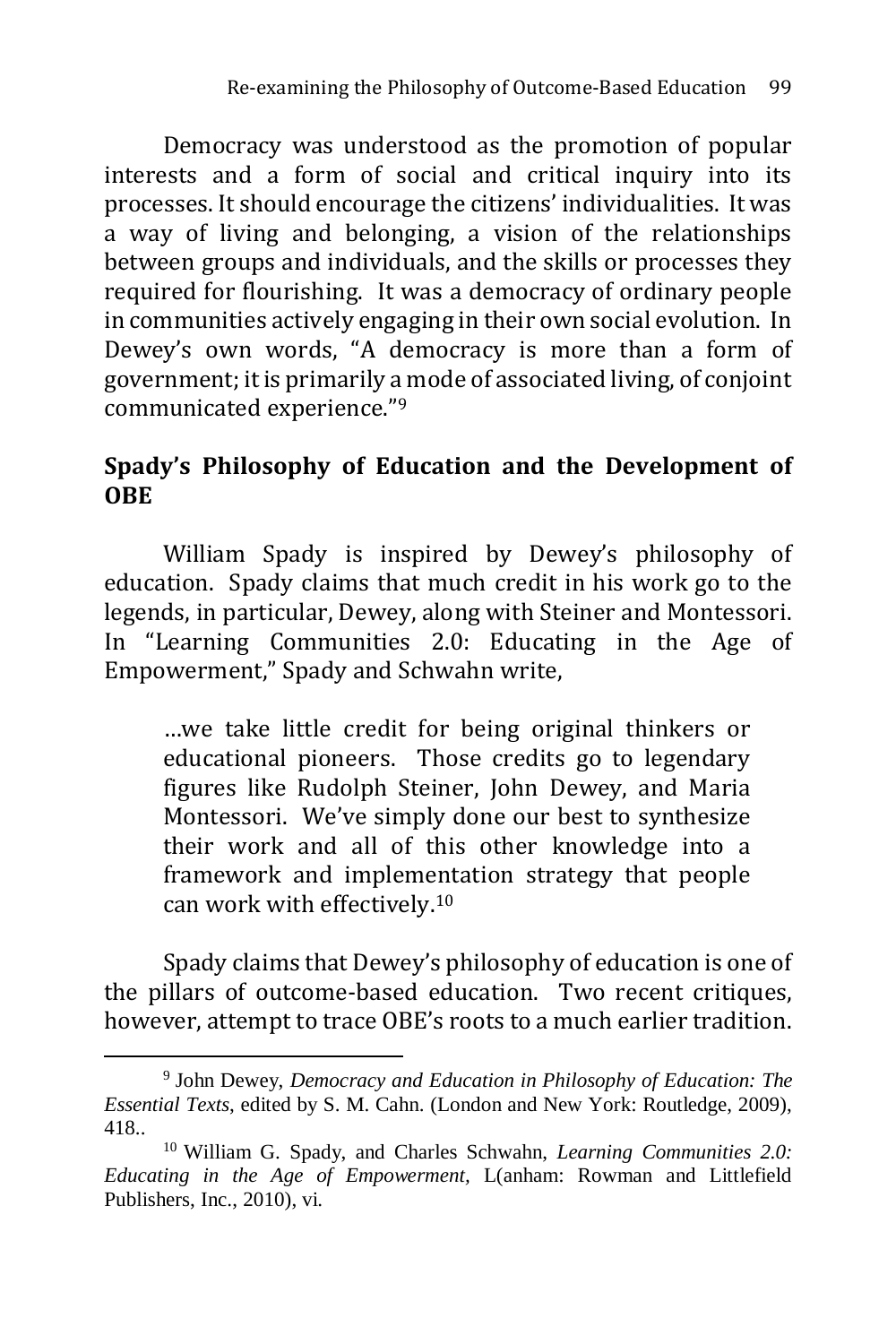Elias Sampa <sup>11</sup> frames OBE within Aristotle's four causes: its material, formal, efficient, and final causes. Aristotle argued that in explaining why something exists, it is necessary but insufficient to point out its material components. The elements that constitute or make up the thing are more important than the form of the thing. In other words, what makes something what it is, is comprised of what caused it to be (i.e. the four basic causes of things). Since these elements comprise education, these are essential to explaining its nature. Cesar Unson<sup>12</sup> likewise inquires into the roots of OBE philosophy by critiquing Sampa's<sup>13</sup> work and outlining a thesis grounding OBE on both Aristotelian and Deweyan thoughts.

Sampa <sup>14</sup> notes that Spady considers the integration of Aristotle's four causes of things into a unified strategic educational design. The project's material cause "would include the education inputs, students, curriculum, course contents, teachers, and the teaching-learning process." Thus, the material cause of OBE is the input or the resources that go into the system. It also includes the people involved in it (the teachers and the learners) and the materials and methodologies used It encompasses not only the curricula but the course offerings and various syllabi as well.

The formal cause embraces "the curriculum standards, competencies, regulatory and statutory requirements, quality assurance mechanisms, and various specifications." This means that the formal cause includes the minimum specifications that regulatory agencies (such as the Department of Education [DepEd], the Commission on Higher Education [CHED] and the various accrediting associations to which various educational institutions belong) require schools to attain and, of course,

<sup>&</sup>lt;sup>11</sup> Elias M. Sampa, "Forging a Philosophical Foundation for Outcomes-Based Education," in *International Journal of Education and Research* 2, no. 6 (2014), 517-528.

<sup>12</sup> Cesar J. Unson, *Spady's Outcome-Based Education Framework: Philosophical Foundations and Teaching applications,* (Unpublished Doctoral Dissertation. Manila: De La Salle University, 2019).

<sup>13</sup> Sampa, 2014.

 $14$  Ibid.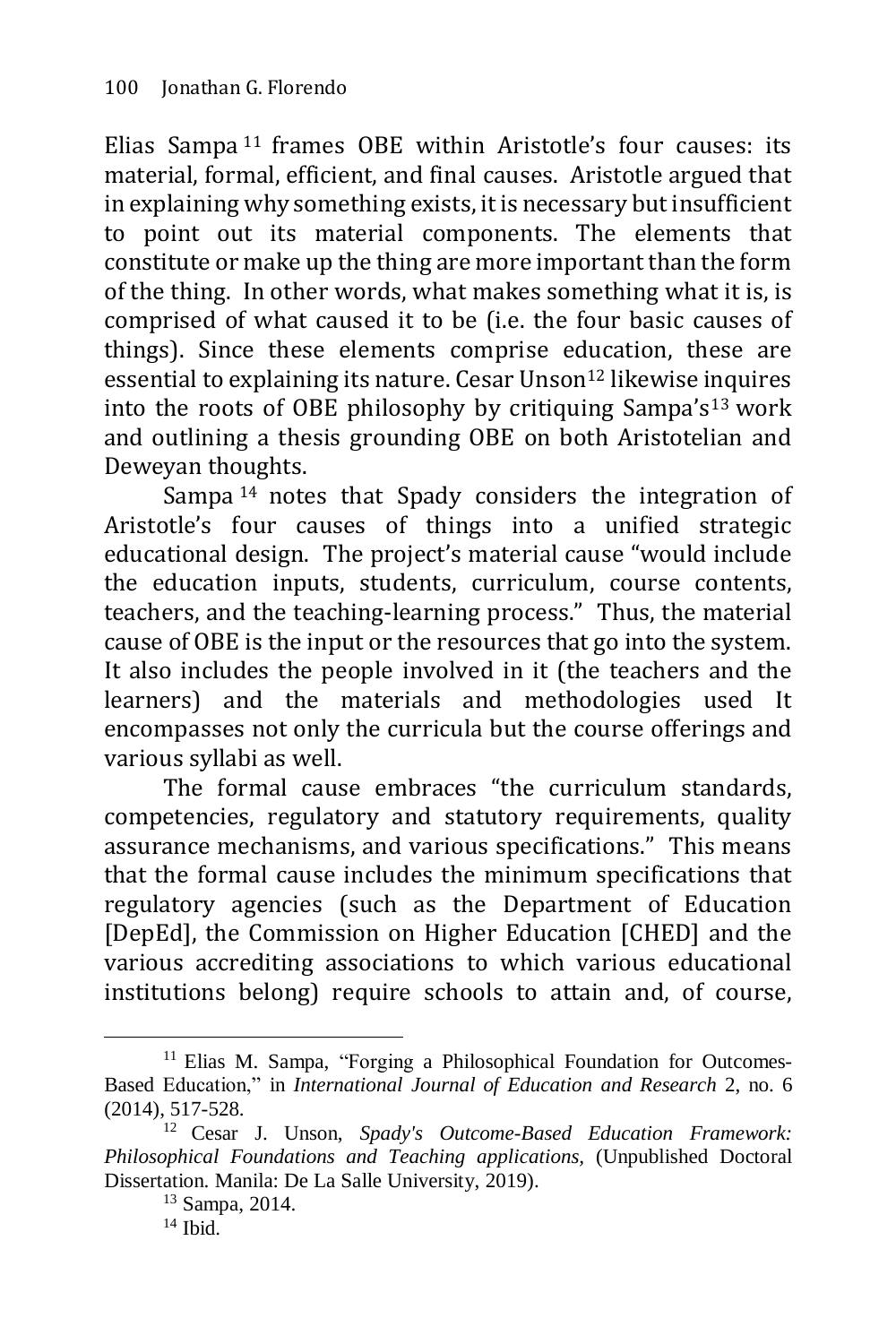surpass. These minimum standards and quality assurance levels are specified in the various issuances and memoranda of the regulatory agencies and accrediting institutions.

The efficient cause of the project is the combination of the "state, regulatory bodies, investors-owners, the school campus, pedagogies, curriculum developers and other workers who brought together the education system in accordance with the blueprint for its development" while its final cause would be, of course, "the educational outcomes."<sup>15</sup>

Sampa clearly points out an important observation of OBE's educational project – the primacy of outcomes in the ultimate ordering of the causes. He states that "OBE designs *reverse the ordering of causes*… as: clarity of purpose (final cause), designing backwards (material cause), high expectations (efficient causes), and expanded opportunity (formal cause)." <sup>16</sup> However, he glosses over how this reversal impacts the teaching-learning processes. Such a discussion is missing in his work. Instead, he derives a series of hypotheses, that "(f)irst, OBE reflects a constructivist knowledge paradigm… second, OBE is grounded in relativist ontology; third, OBE embraces a subjective epistemology; and fourth, OBE thrives on naturalistic pedagogy."<sup>17</sup>

I contend that the reversal of causes impacts on Sampa's hypotheses in significant ways.<sup>18</sup> I elucidate this and disprove the constructivist foundation of OBE. The reversal of the causes negates the constructionist argument offered by Sampa.19 When the end dictates the means for its attainment, the end is no longer constructed by the learner. The learner, instead, becomes its captive. The effect of the reversal of causes is that educational outcomes become the determinants of educational systems and processes.

<sup>&</sup>lt;sup>15</sup> Ibid., 519-520.

<sup>16</sup> Ibid., 521. (emphasis mine)

<sup>17</sup> Ibid.

<sup>18</sup> Spady, 2010.

 $19$  Ibid.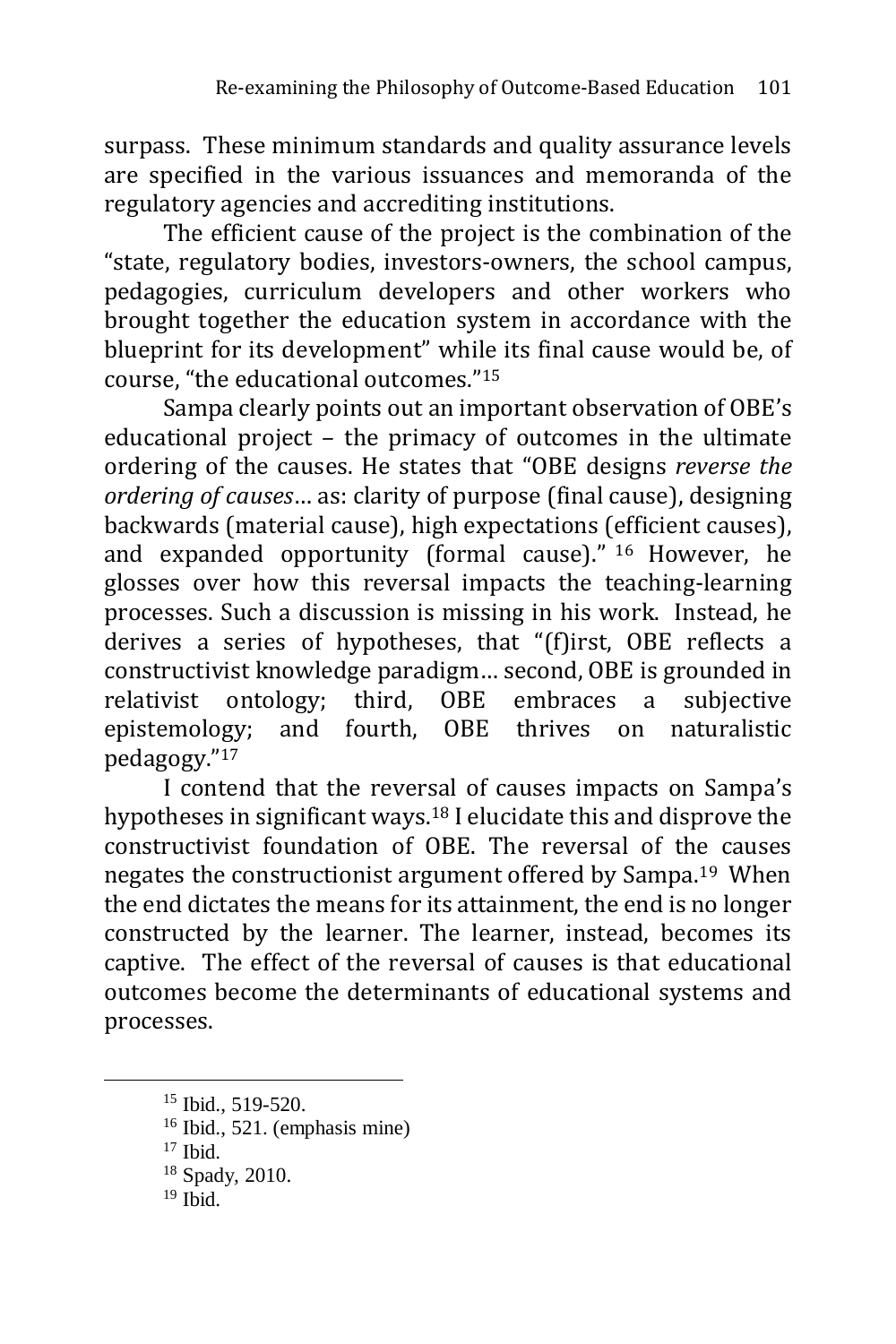*The first hypothesis: OBE reflects a constructivist knowledge paradigm*

Winch and Gingell define constructivism in the context of education as an offshoot of the Kantian idea that what we gather from the outside world through our senses is organized by our mind into something that makes sense to us.<sup>20</sup> Constructivists, therefore, claim that there is no objective reality. The knowing individual interprets and constructs reality based on how one experiences and relates to his/her environment. Ernst von Glasersfeld refers to constructivism as a theory where "knowledge does not reflect an objective, ontological reality but exclusively an ordering and organization of a world constituted by our experience."21 In relation to learning, we construct what we learn.

Sampa bases his definition of educational constructivism on James Bruner's<sup>22</sup> original theories. Drawing from Bruner, Sampa states that "learners construct new ideas or concepts based upon existing knowledge."23 This is accomplished through the "active process (of learning whose) facets … include selection and transformation of information, decision making, generating hypotheses, and making meaning from information and experiences."<sup>24</sup> He quotes Brunner asserting that, "to perceive is to categorize, to conceptualize is to categorize, to learn is to form categories, to make decisions is to categorize." <sup>25</sup> He uses the following Spadian passage to justify his categorization of OBE as constructivist,

<sup>20</sup> C. Winch and John Gingell, *Philosophy of Education, The Key Concepts,*  2nd edition, (London: Routledge, 2008).

<sup>21</sup> Ernst von Glasersfeld, *The Invented Reality,* (New York: Norton, 1984).

<sup>22</sup> James Brunner, *The Process of Education,* (Cambridge, MA: Harvard University Press, 1960).

<sup>23</sup> Sampa, 2014, 523.

<sup>24</sup> Ibid.

<sup>25</sup> James Brunner, *The Process of Education,* (Cambridge, MA: Harvard University Press, 1960) cited in Elias M. Sampa, "Forging a Philosophical Foundation for Outcomes-Based Education," 523.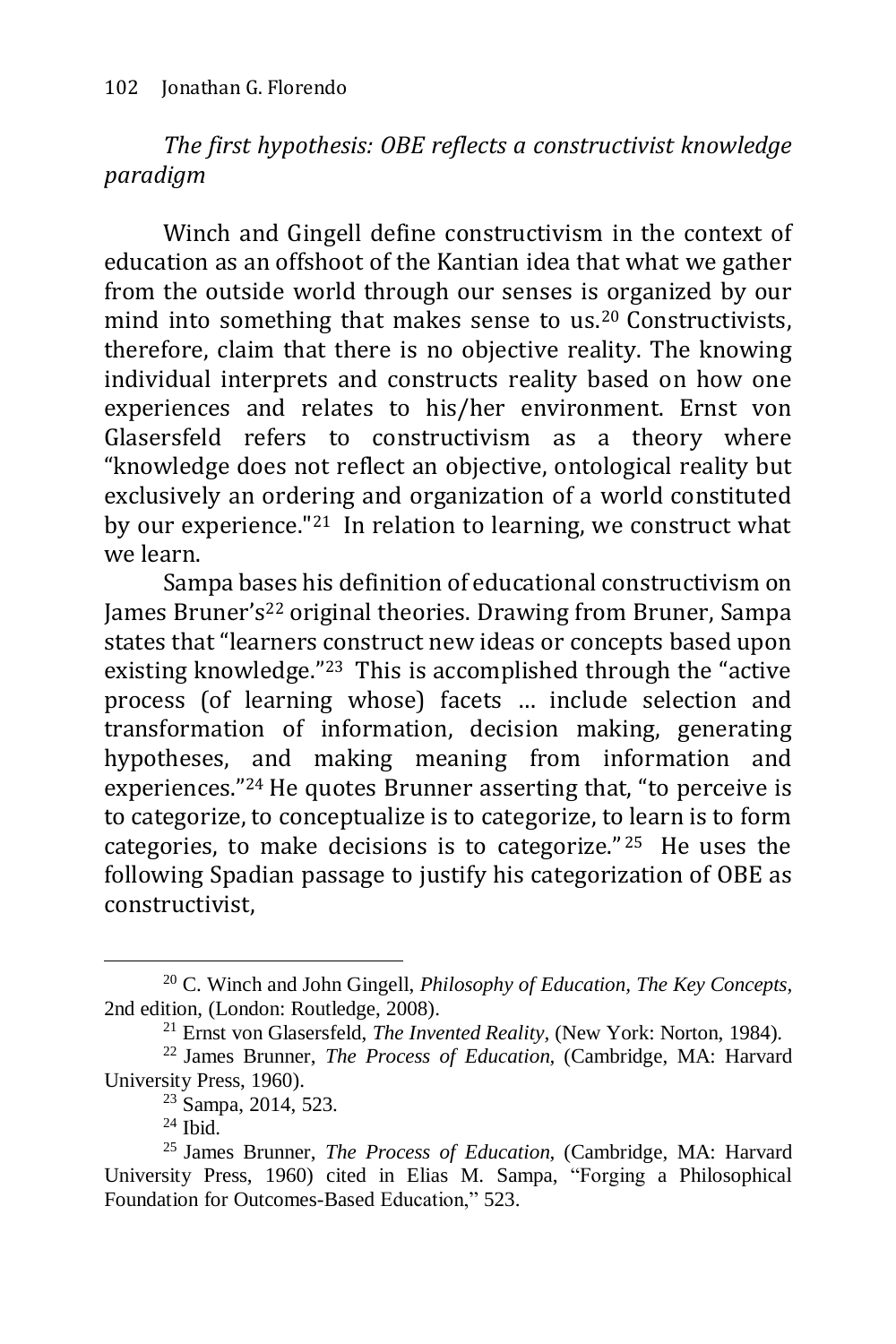"The basic tenets of OBE are shifting the focus of educational activity from teaching to learning; skills to thinking; content to process; and teacher instruction to student demonstration.<sup>26</sup>

Constructivism (in educational philosophy) has ramified since then. However, Hoover reduces it into a pair of essentials.<sup>27</sup> First, it entails learners constructing new ways of understanding concepts from what they know at present, with their current knowledge influencing the emergence of the new. And, second, the constructed knowledge or understanding emerges through a dialectical process between the learner and his/her learning environment. In the words of Amineh and Davatgari, "learning is an active process in which learners negotiate their understanding in the light of what they experience in the new learning situation."<sup>28</sup> Bruner extends the idea of negotiations further and says constructivism contemplates even the negotiation of the curriculum. <sup>29</sup> In short, real constructivism envisions that the students are welcome to negotiate changes in the curriculum and, through it, the educational program, itself, and – more importantly – its outcomes.

These discussions disprove Sampa's first hypothesis. The fact that in OBE, outcomes – the final cause – constitute the primal cause and determine the form and substance of the subsequent causes, cancels out its constructivist assumption. If determined outcomes preordain the curriculum, lesson plans, choice of books and references, and the course content, (i,e. the material cause),

<sup>26</sup> Sampa (p.523) credits a certain William (cited in A. Tavner, "Outcomes-Based Education in a University Setting." *Australian Journal of Engineering Education* 2, 2005, 1-14). Yet, neither William nor Tavner is found in his bibliographic entries.

<sup>27</sup> Wesley A. Hoover, "The Practice Implications of Constructivism," *SEDL Letter* 9, no. 3, (1996). https://sedl.org/pubs/sedletter/v09n03/practice.htm

<sup>&</sup>lt;sup>28</sup> Roya Jafari Amineh and Hanieh Davatgari, "Review of Constructivism and Social Constructivism," *Journal of Social Sciences, Literature and Languages* 1, no. 1 (April 2015), 9-16.

 $29$  Brunner, 1960.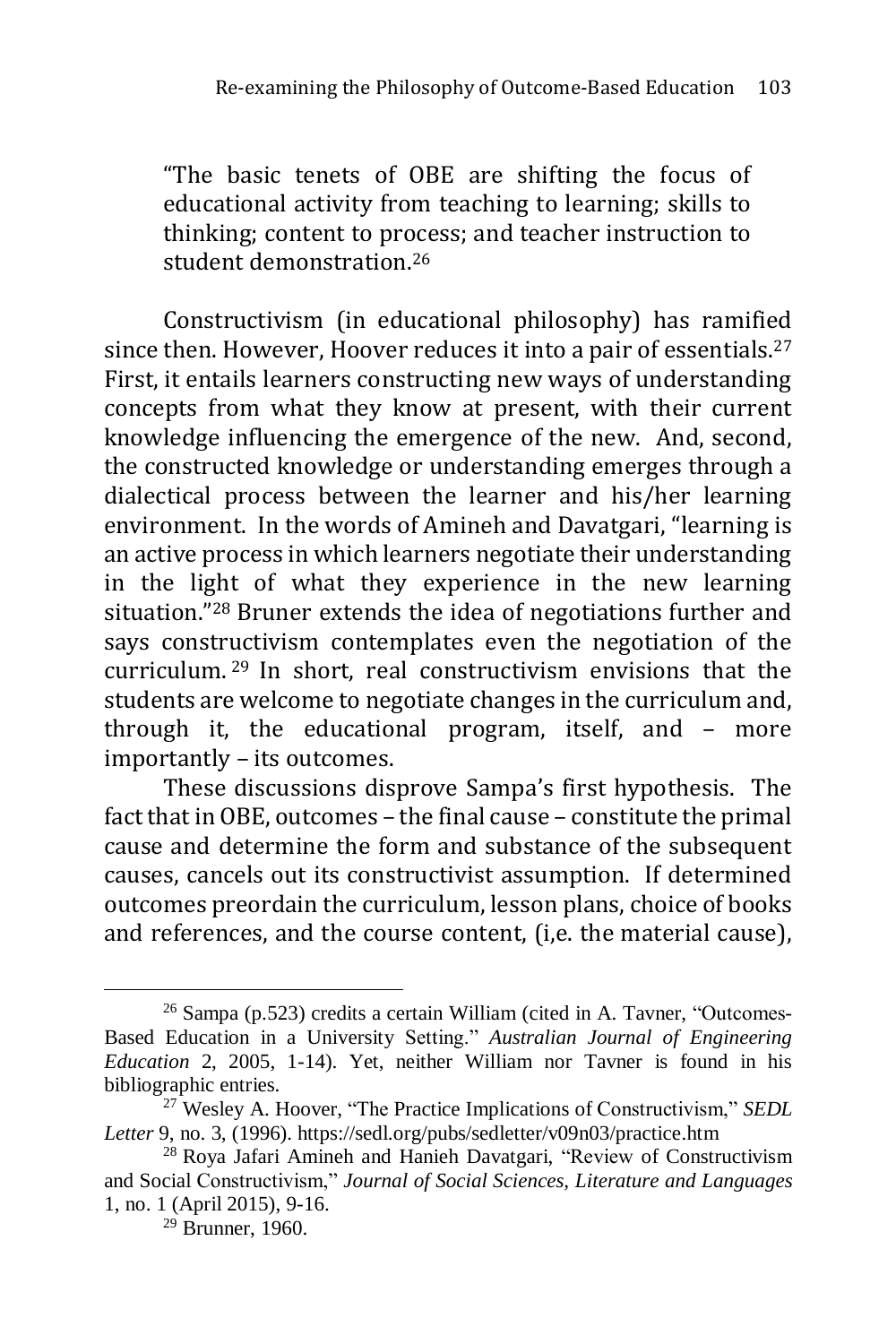the evaluation tools, examination forms, competency standards, mechanisms of quality assurance, and other course requirements (the formal cause), and the competencies and qualifications of the faculty as well as their methodologies (the efficient cause), then learning and teaching acquires, not a constructivist, but a linear, structured, controlled, and even a straitjacketed character. Both teacher and learner are then steered toward preset learning goals through formalized pre-structured techniques and methodologies of teaching and learning. The primacy of the final cause rules out new and emergent knowledge, methodologies and pedagogical techniques designed to arrive at alternative results (other than the predetermined outcomes) and negotiated curricula. Needless to say, predetermined learning goals present difficulties in the emergence of negotiated outcomes envisioned by constructivist education.

# *Second hypothesis: OBE is rooted in relativist ontology*

Relativism refers to "the idea that there are belief systems – whether factual or ethical – which are somehow constitutive of a given society or social group; which conflict in some way with the belief systems of other societies or social groups, and for which there is no objective decision procedure when such a conflict occurs."30 This idea suggests that knowledge – and its acquisition or generation – varies from society to society or from group to group. Ontologically, reality depends on how it is perceived or constructed. Thus, the acquisition of the knowledge of reality or the *ac-knowledge-ment* (this is the author's construction) thereof also depends on relativistic (or constructivist) approaches. Sampa sees relativistic ontology as implying "an existence of multiple realities, multiple answers, multiple perspectives and so forth." <sup>31</sup> These multiplicities arise from social constructions and formulations of knowledge and reality. He expounds, apropos his first hypothesis,

<sup>&</sup>lt;u>.</u> <sup>30</sup> Winch and Gingell, *Philosophy of Education, The Key Concepts,* 2nd edition, 180.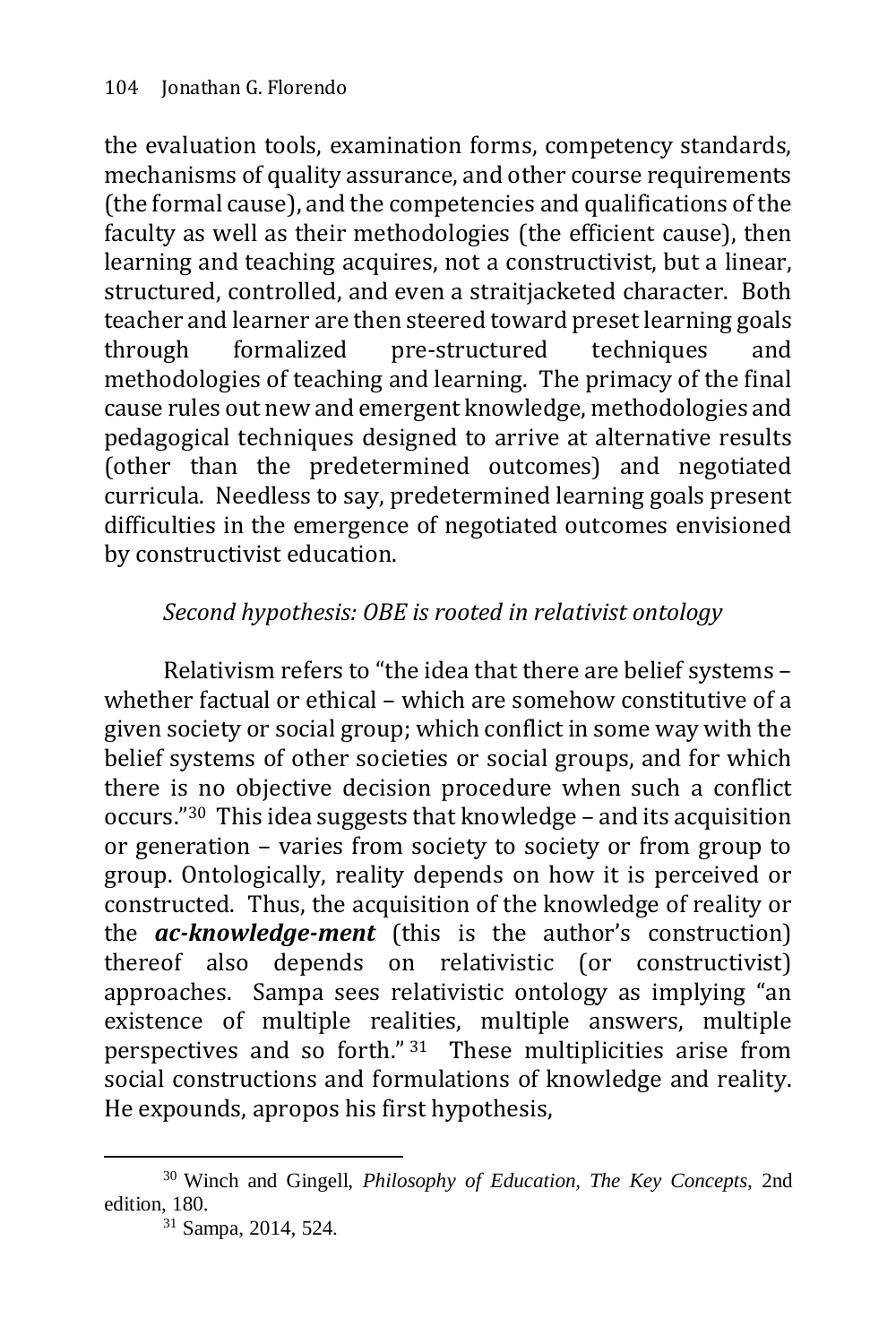In the Constructivist theory, learners *invent their own ideas* through interaction with others and the environment. The learner selects and transforms information, constructs hypotheses, and makes decisions; its focus is on knowledge construction. Knowledge is constructed through one's personal experiences, previous knowledge, and beliefs. Learners have to be simply encouraged, *to discover principles by themselves* through varied opportunities for dialogue among their peers and with the teachers. Teachers' task is to present information to be learned that matches or closely matches the student's current level of learning. The curriculum is to be organized in a spiral manner, so that students continually build upon what they have already learned. The teaching strategies have to be diversified to suit student responses and encourage them to analyze, interpret, and predict information in the course of their learning.<sup>32</sup>

Given this, it is, therefore, difficult to follow Sampa's 33 argument that, "when OBE is defined as a process that focuses on what is to be learned - the outcomes, it is arguable that there is an implied relativistic ontology there." Sampa declares that in constructivism, "(d)etermining what things are 'essential for all students to be able to do' is also a transitional one."<sup>34</sup> Indeed, citing Biggs, Sampa notes that constructivism "goes further to provide a more dynamic approach to understanding learning outcomes to include both *emergent outcomes* and *unintended outcomes* that are equally beneficial to the purposes."<sup>35</sup> If so, then the argument on OBE's constructivism self-destructs with his

<sup>32</sup> Ibid.

<sup>33</sup> Ibid., 524

<sup>34</sup> Ibid., 523

 $35$  Sampa (p. 523) cites J. Biggs (2007) yet what is found in his bibliography is J. Biggs,. *Teaching for Quality Learning at University: What the Student Does?,* (Buckingham: The Society for Research into Higher Education and Open University Press, 1999).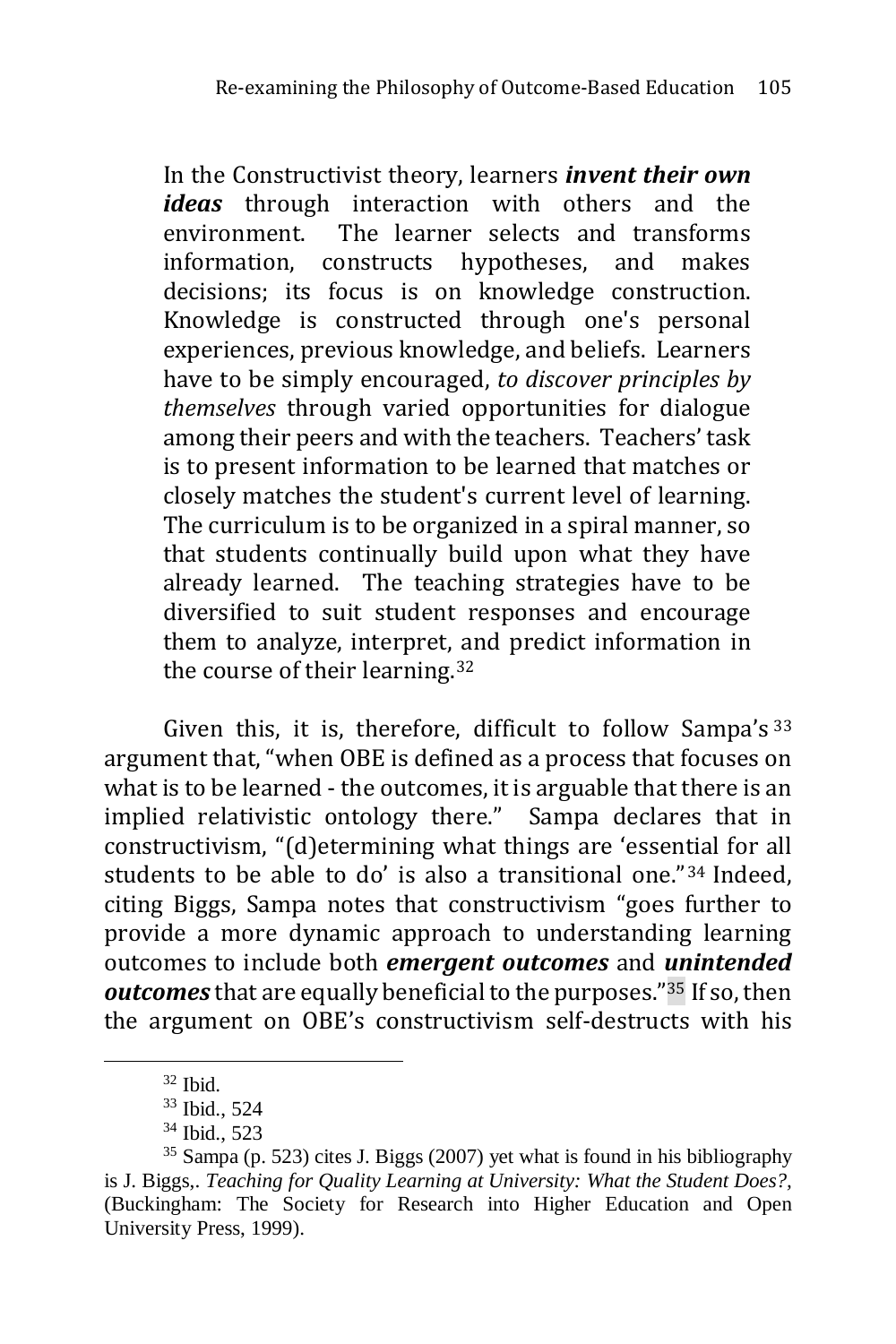own vital discovery that OBE's final cause (i.e. pre-determined outcomes) is the system's primary determining cause.

Following the constructivist educational theory, learning then becomes a process through which students develop and discover knowledge through their personal experiences and interactions with their social and physical worlds. The knowledge and reality thus discovered are continually molded and shaped by further ongoing experiences. It is a constantly negotiated reality. As a consequence, the learner him/herself, is *emergent* and *negotiated* in the construction process. <sup>36</sup> In the relativistic paradigm, a relativist approach that sets up "expected" outcomes does not reject this type of learning, nor does it merely tolerate it. It recognizes that the growth and expansion of learning and knowledge are constantly influenced by the learner's evolving interpretations of the world and his/her experience of it. These negotiations (and subsequent re-negotiations) are precluded from OBE.

### *Third hypothesis: OBE embraces a subjective epistemology*

Sampa defines a subjective epistemology as the co-creation of knowledge by the teacher and the student. He says, "knowledge in this philosophical mode is a product of encounter between the teacher and the students, and it is this meeting or convergence of thought and experiences that provide justification of knowledge and refutation of skepticism."37 As argument of OBE's adherence to subjective epistemology, Sampa cites Spady in connection with the assessment of outcomes as "a culminating demonstration of learning. It is a demonstration of learning that occurs at the end

<sup>&</sup>lt;sup>36</sup> The "negotiated self" is a concept derived from George Herbert Mead. Basically, Mead explains that the self consists of an "I" which is the active, directing component and a "me" which is the receiving, passive component. The resultant self is the result of the interaction between the I (e.g. "I want this!") and the me (e.g. "But society wants me to be this."). Thus, Mead argues that the self is always negotiating what the individual wants and what society wants him/her to be (Ritzer and Stepnisky 2018).

 $37$  Sampa, 2014.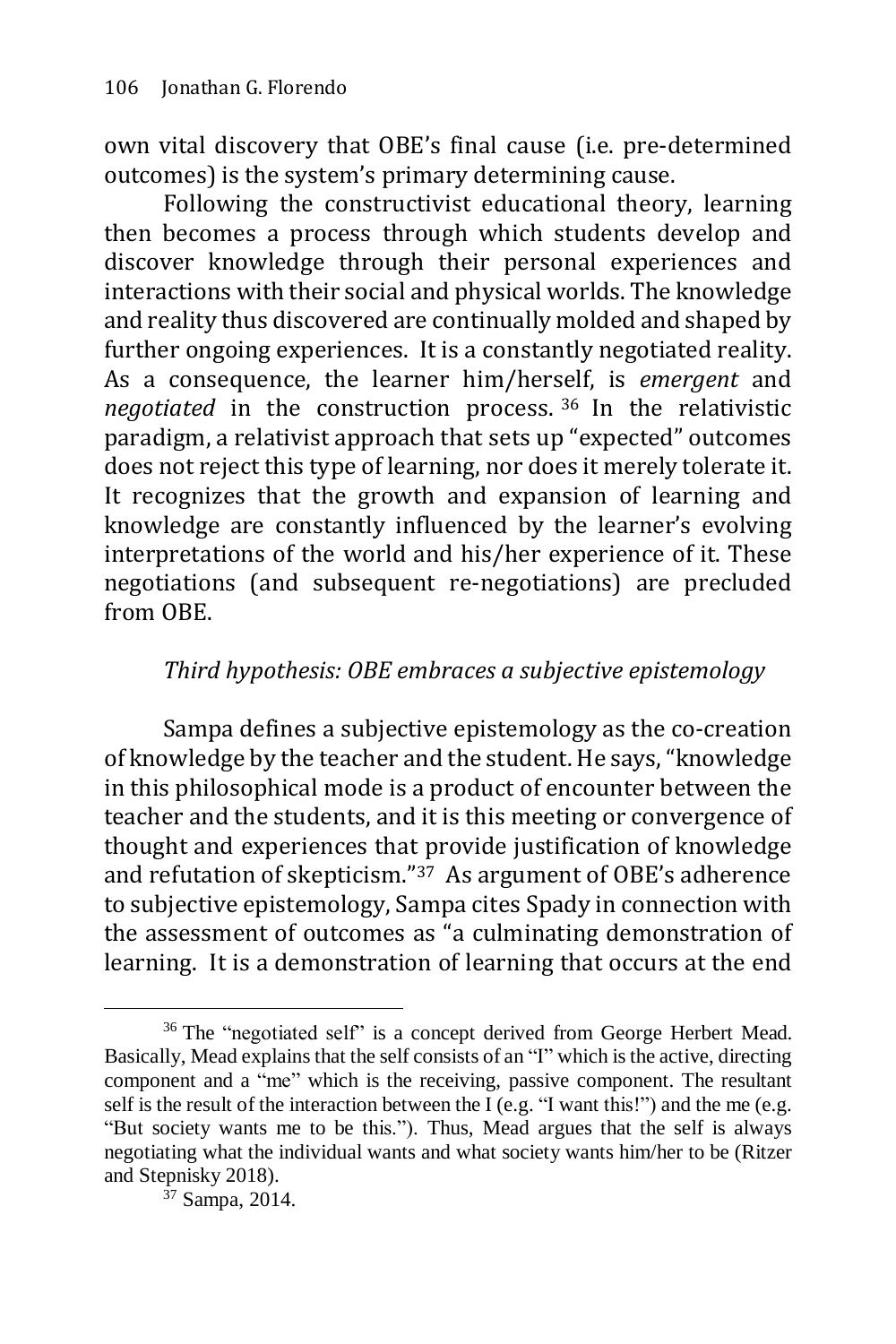of a learning experience. It is the result of learning which is a visible and observable demonstration of three things: knowledge, combined with competence, combined with orientations."<sup>38</sup> In a somewhat unrelated vein, he cites Towers and Towers who argue that "Education that is outcome-based is learner-centered, results-oriented system founded on the belief that all individuals can learn."<sup>39</sup>

The third hypothesis is perhaps the weakest of the four propositions of Sampa regarding the philosophical orientations of outcome-based education. I have previously argued that the primacy of outcomes that are predetermined in accordance with the priorities and interests of the educational system preclude a constructivist as well as a relativist orientation for OBE. The second OBE principle entails a designing down process where curricula, teaching methodologies, and educational materials (i.e. the material causes of education) are designed backwards or, in other words, formulated to attain outcomes that are already determined strategically.

In this case, knowledge and its production no longer rest on the dialectical encounter of student and teacher. There is no longer the possibility of the student engaged in the practical search for learning and knowledge. Sampa misconstrues Spady's statement. If outcomes are predetermined, then it would be merely the student's performance as measured against these outcomes that would be assessed. Indeed, "all individuals can learn," but the results of learning will have to be assessed vis-àvis the standards that have been determined a priori and toward which methods and strategies of teaching and learning are specifically and unilaterally designed. Learner-centeredness does not mean placing the student as the aim and goal of education but focusing all that constitute the material cause on the child so that he/she will be directed toward the goals and outcomes that have been preset. And if the outcomes of learning

<sup>39</sup> Sampa, 2014.

<sup>&</sup>lt;u>.</u> <sup>38</sup> William G. Spady, *Outcomes Based Education: Critical issues and Answers,* (American Association of School Administrators, 1994).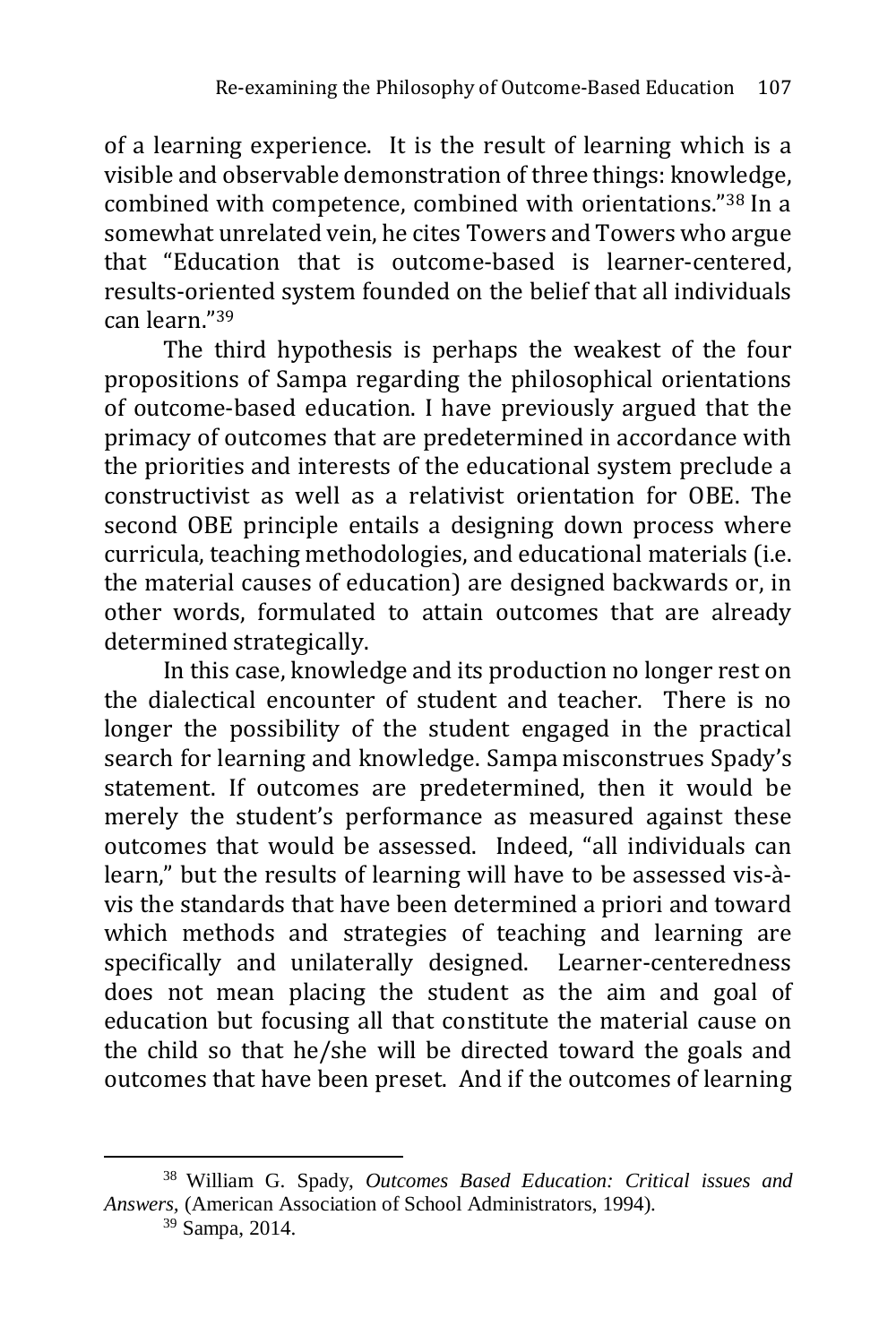have been preset by conditions, processes, and factors outside of the learner, how can they be considered subjective?

## *Fourth hypothesis: OBE thrives on a naturalistic pedagogy*

Naturalistic pedagogy, according to Sampa underscores learning as based on the experience of the natural world.<sup>40</sup> He argues that the following excerpt from the founders of OBE echoes this philosophy, to wit:

Outcomes are clear, observable demonstrations of student learning that occur after a significant set of learning experiences. They are not values, attitudes, feelings, beliefs, activities, assignments, goals, scores, grades, or averages, as many people believe. Typically, these demonstrations, or performances, reflect three things: (1) what the student knows; (2) what the student can actually do with what he or she knows; (3) the student's confidence and motivation in carrying out the demonstration. A well-defined outcome will have clearly defined content or concepts and be demonstrated through a well-defined process beginning with a directive or request such as 'explain', 'organize', or 'produce'.<sup>41</sup>

He also argues that Boschee and Baron <sup>42</sup> place OBE squarely within naturalistic pedagogy and cites them as saying, "Learning is facilitated carefully toward achievement of the outcomes, characterized by its appropriateness to each learner's development level, and active and experienced-based."<sup>43</sup>

<sup>40</sup> Sampa, 2014.

 $41$  Ibid., 525

<sup>42</sup> Floyd Boschee and Mark A. Baron, *Outcome-Based Education: Developing Programs through Strategic Planning,* (Lancaster, Pa: Technomic Pub, 1993).

<sup>43</sup> Sampa, 2014.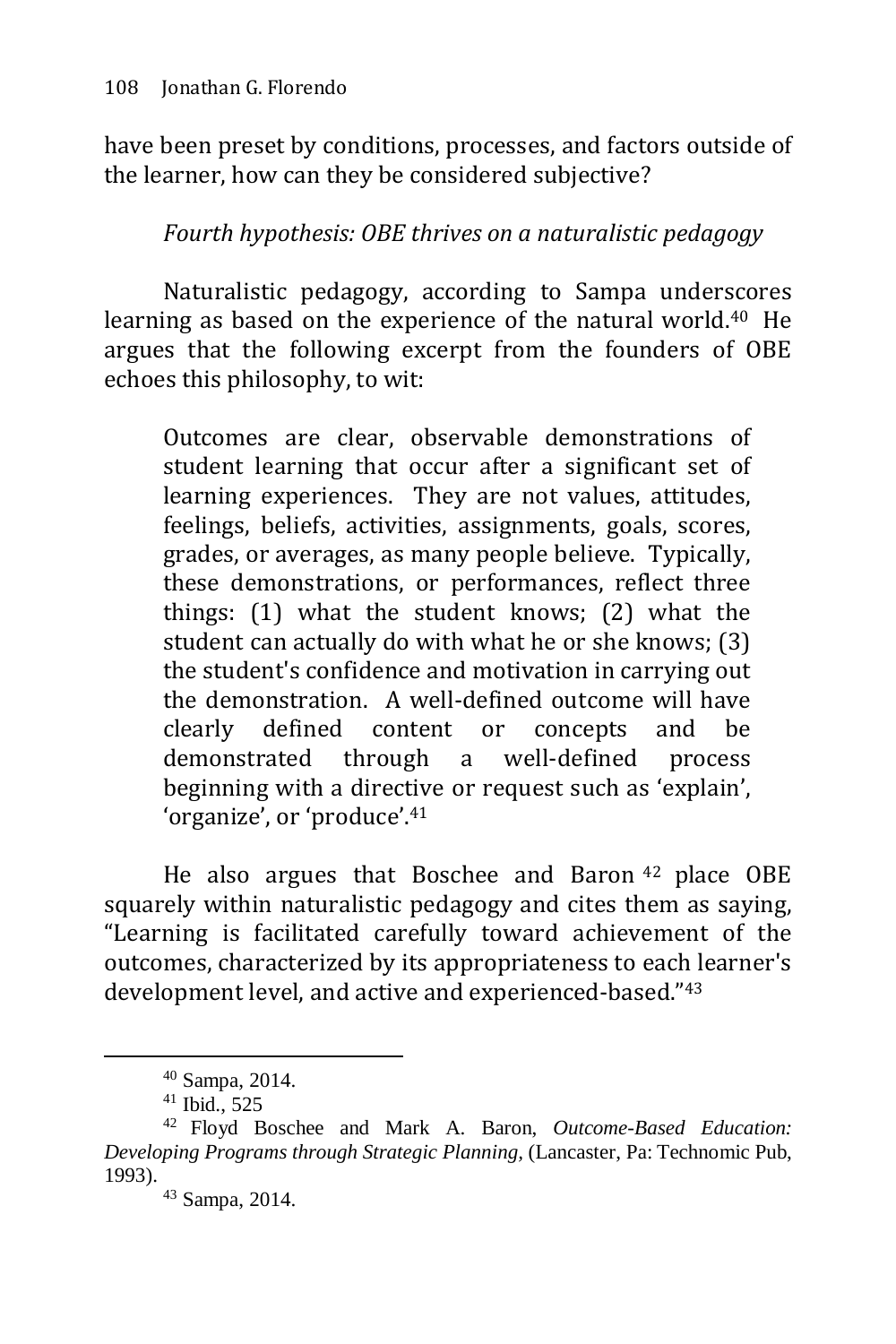It is difficult to reconcile Sampa's selection of excerpts with naturalistic pedagogy given his definition of it. The processes mentioned do not have anything to do with placing the learner in the context of a physical environment (i.e. the natural world) with which he/she engages in order to learn. A naturalistic pedagogy, in fact, leads to the development of values, feelings, and beliefs which OBE fails to consider as several studies have argued.<sup>44</sup>

Cesar Unson, on the other hand, reverses two of Sampa's conceptual equations.<sup>45</sup> He equates OBE's expanded opportunity principle, which Sampa identifies as Aristotle's formal cause, with the efficient cause, using house construction as a metaphor to identify the "educators who give support to the learning success of students. Curricula developers, schools, utilized pedagogies, and the teachers" as the builders $46$  of OBE. The high expectations principle of OBE, which Sampa linked to the efficient cause, is identified by Unson as the formal cause, "the structure or blueprint of the house," as he says in his metaphor.

One need not follow intensively Unson's explorations into OBE as being grounded in Aristotelian philosophy since his arguments in this regard would apply to most if not all educational approaches. It could be argued that Aristotle's philosophy of education guides, not only OBE but also traditional education, the critique of which OBE was supposed to be designed and launched as well. Aristotelian educational principles cited by Unson such as education as "a matter of public concern and that the purpose of the state is to educate its citizens", that schools are where students learn virtue as leading to happiness and a good life, the philosophy of the "golden mean," that "self- realization is needed in order to attain happiness, and education is the cultivation and perfection of human potentialities," and that "education should be towards an end, that is, the perfection of

<sup>44</sup> See for example William Cox, Alan Arroyo, Evie Tindall, and Milton Uecker, ""Outcome-Based Education: A Critique of the Theory, Philosophy and Practice," *Journal of Research on Christian Education* 6, no. 1, (1997), 79-94.

<sup>45</sup> Unson, 2019.

<sup>46</sup> Referred to as "implementors" in Cesar J. Unson, *Spady's Outcome-Based Education Framework: Philosophical Foundations and Teaching applications*, 53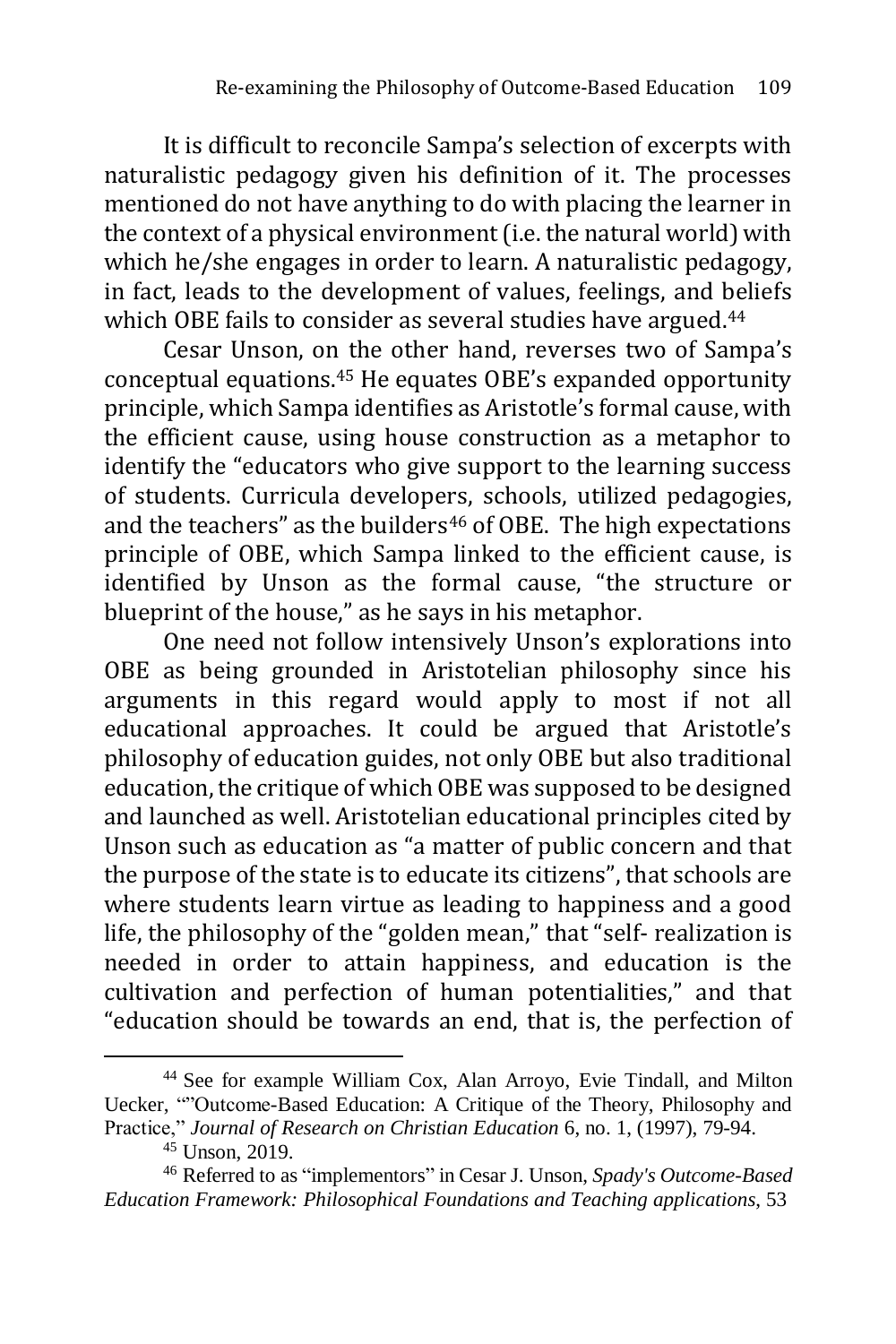human nature," are general principles that most educational systems uphold in society. <sup>47</sup>

Unson's thesis traces some of OBE's philosophical roots to John Dewey. He explores this in his study more deeply. I agree that many of the statements made by Spady and the proponents of OBE conform to Dewey's pedagogical beliefs. Unson notes that Dewey's pragmatic education underscores the need for "practical solutions to practical problems" and that, similarly, Spady and Marshall believe that "school success is of limited benefit if students cannot apply what they learned to real-life situations."<sup>48</sup> He also parallels Dewey's disapproval of "authoritarian structures and the traditional teaching methods in schools" with OBE's rejection of "time-defined and calendar-driven systems of education."<sup>49</sup>

Unson sees Dewey's belief that "individuals should be educated as social beings that are capable of participating and directing their own social affairs… in OBE's second purpose that states that schools should be structured and operated so that competencies for success could be achieved and maximized for all students." He says further that Dewey's notion of education as "a way to free the individual to engage in continuous growth directed towards appropriate individual and social aims… mirrors the expanded opportunity principle of the OBE framework in which students are afforded different learning opportunities for success."<sup>50</sup> The Dewey principle that "schooling and learning… must always be directed toward an end in view," according to Unson, reflects Dewey's recognition of importance of "outcomes" contemplated in OBE. The importance of outcomes is further seen in Dewey's philosophy when he claims that the learning process should have a clear purpose and an understanding of surrounding conditions.<sup>51</sup>

 $47$  Ibid., 55.

<sup>48</sup> William G. Spady and Kit J. Marshall, "Beyond Traditional Outcome-Based Education." *Educational Leadership* 9, no.2 (October 1991), 67-72.

 $49$  Unson, 2019, 55-56.

<sup>50</sup> Ibid.

<sup>51</sup> Ibid.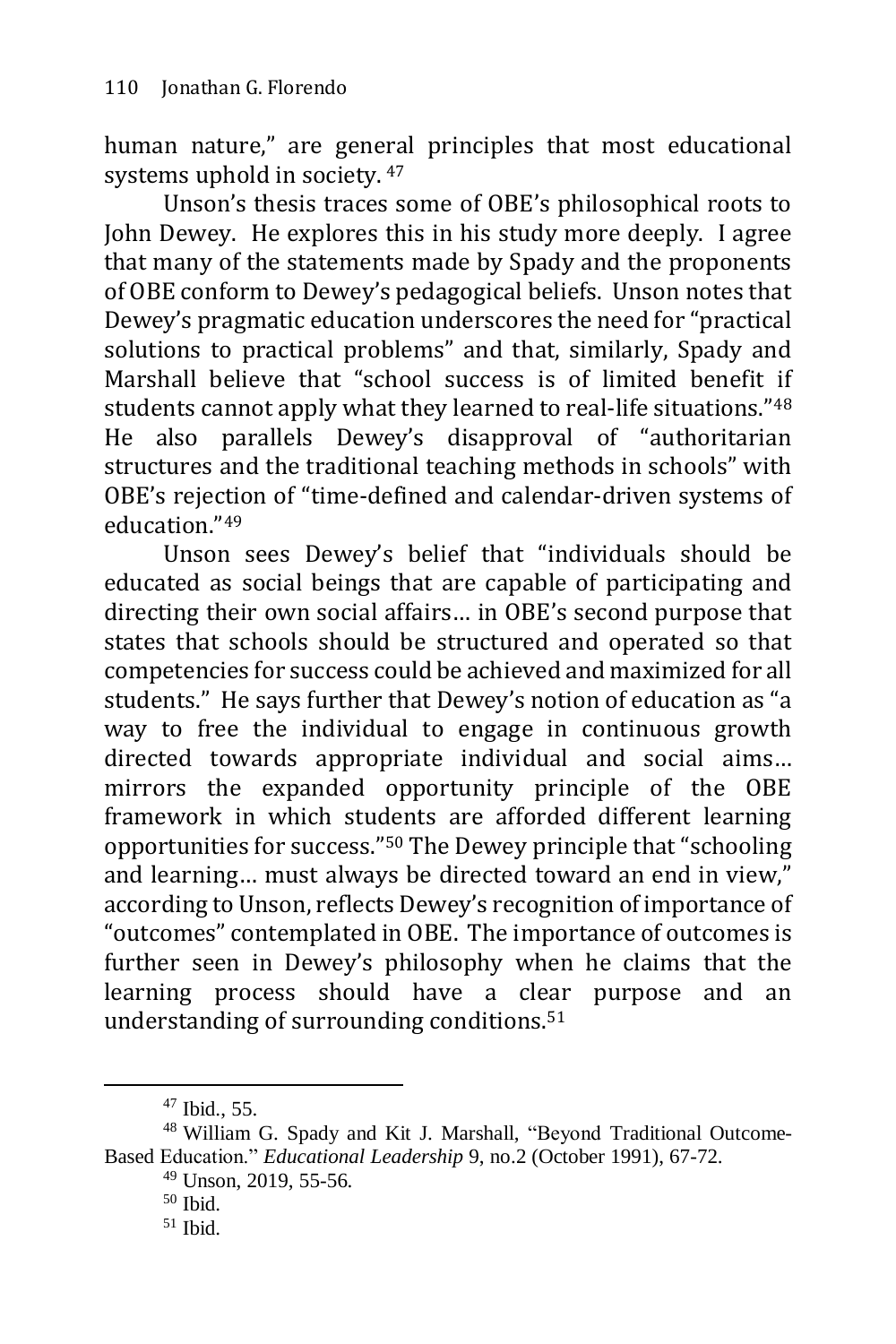Unson notes that "in Dewey's philosophy of education, a close link can be seen between a child's life and his or her experiences as a continuous process" and that "Dewey believes that education should be a journey of experiences, building upon each other in order to help students create and understand new experiences… (with) the scope of equipping a child with social competence" and relates this "to OBE's first purpose of ensuring that all students are equipped with the knowledge, competence, and qualities needed to be successful lifelong learners".

Unson makes further parallels such as Dewey's principle of child-centered education to OBE's learner-centered education and Dewey's belief that children are variably situated and, therefore, must be educated from variable approaches to OBE's "first premise… which states that all students can succeed, but not in the same way and on the same day." According to the argument, Dewey's idea that "teachers should, thus, serve as knowledgeable guides and resources for students (and not) be seen merely as task masters, who just drill students in subject matter is … echoed in OBE's third premise, which calls for its implementers to encourage all students to be successful learners."<sup>52</sup>

Unson clarifies that there is no contradiction between Dewey's child-centered approach and OBE's emphasis on predefined outcomes. He argues,

…if one looks closely…Spady has already noted of the importance of different institutions having differing ways of implementing the OBE system, depending on the kind of outcomes each has defined on the onset. So, for example, a business school may have different culminating outcomes from, say, a fashion school or a school that is known for sports-related programs. It is assumed here, of course, that parents or guardians are, in fact, free to choose, rationally, which institution they would wish to place their child - that is, taking into consideration their child's own inclinations.<sup>53</sup>

<sup>52</sup> Ibid., 57-58.

<sup>53</sup> Ibid.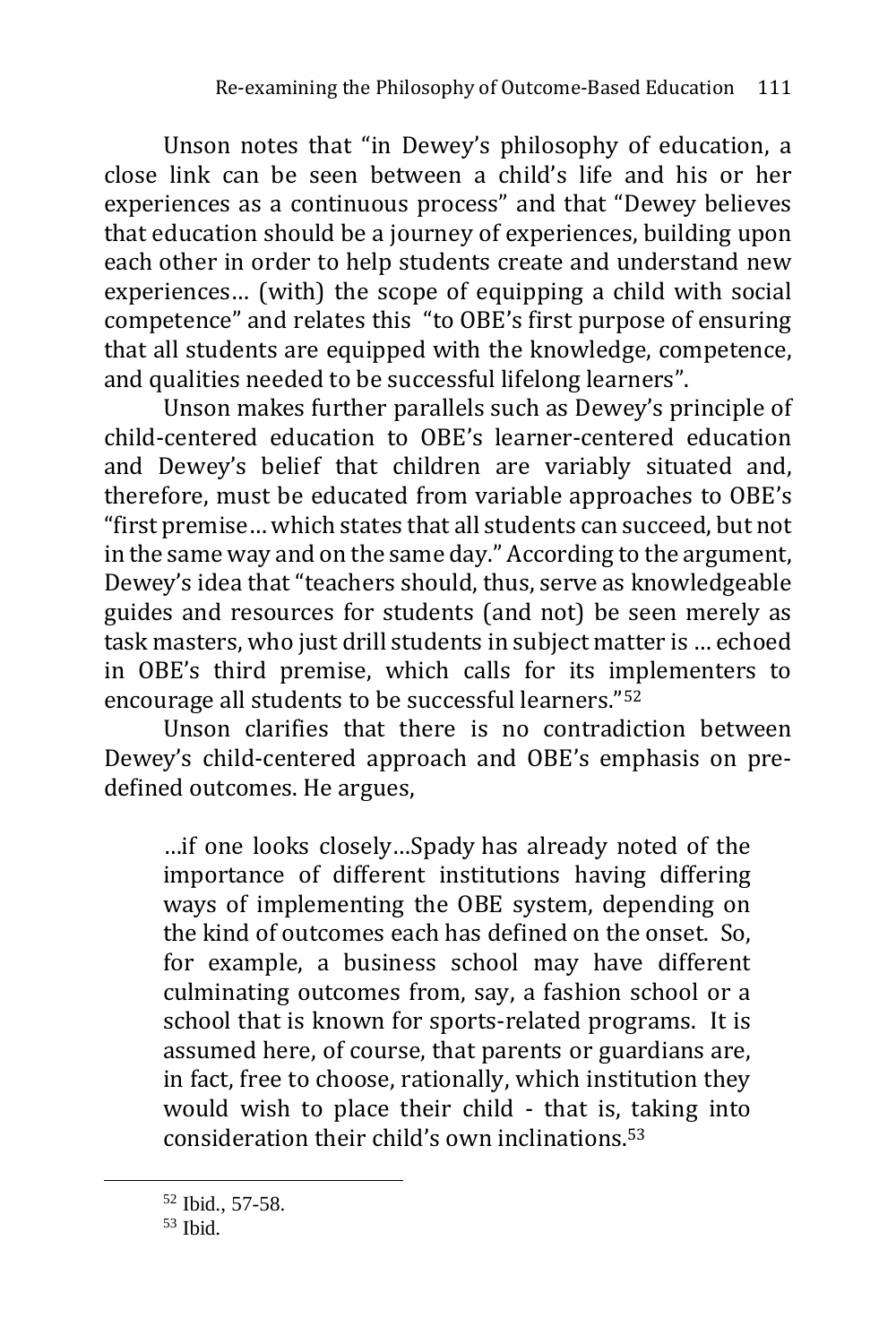Yet, it takes more than simply a juxtaposing of selections to prove the Deweyan roots of OBE. Doing so exposes the danger of misunderstanding the directions toward which Dewey intends pragmatism, child-centered learning, and other pedagogical concepts to lead. Unson apparently conflated these directions of Dewey's educational philosophy with OBE's outcomes. They could not be any more different from each other.

The key to Dewey's understanding of pragmatic education is, as a matter of fact, touched by Unson when he cites the democratic and child-focused elements of Dewey's philosophy. This key is the individuality of the learner. OBE's design is toward the attainment of standardized outcomes, a concept that clashes directly with the concept of child-centered education. As a matter of consequence, OBE somehow blurs the uniqueness of the individual learner's experience and how these experiences shape individual's responses to the social conditions that confront him/her. For OBE, pragmatism involves the selection and prescription of a set of competencies that all learners must acquire. The role of the teacher is to facilitate the acquisition of these prescriptions. In contrast, Dewey, sees the teacher as a mediator of knowledge, not a facilitator, so that the individual learner experiences education each in his/her own revealing way. Mason elaborates on this educational experience:

Dewey's defense of the role of experience in education is based in his pragmatist understanding of knowledge. For him, knowledge is an instrument for action, rather than a passive reflection of given or fixed essential phenomena. Teaching is thus not about the transmission of a static body of representational knowledge, but about creating worthwhile educational experiences. It is the teacher's task to create a learning environment which "will interact with the existing capacities and needs of those taught to create a worthwhile experience." This interaction of a learner's existing capacities with the appropriately structured challenges of the learning environment enables the learner to develop new knowledge. For Dewey, a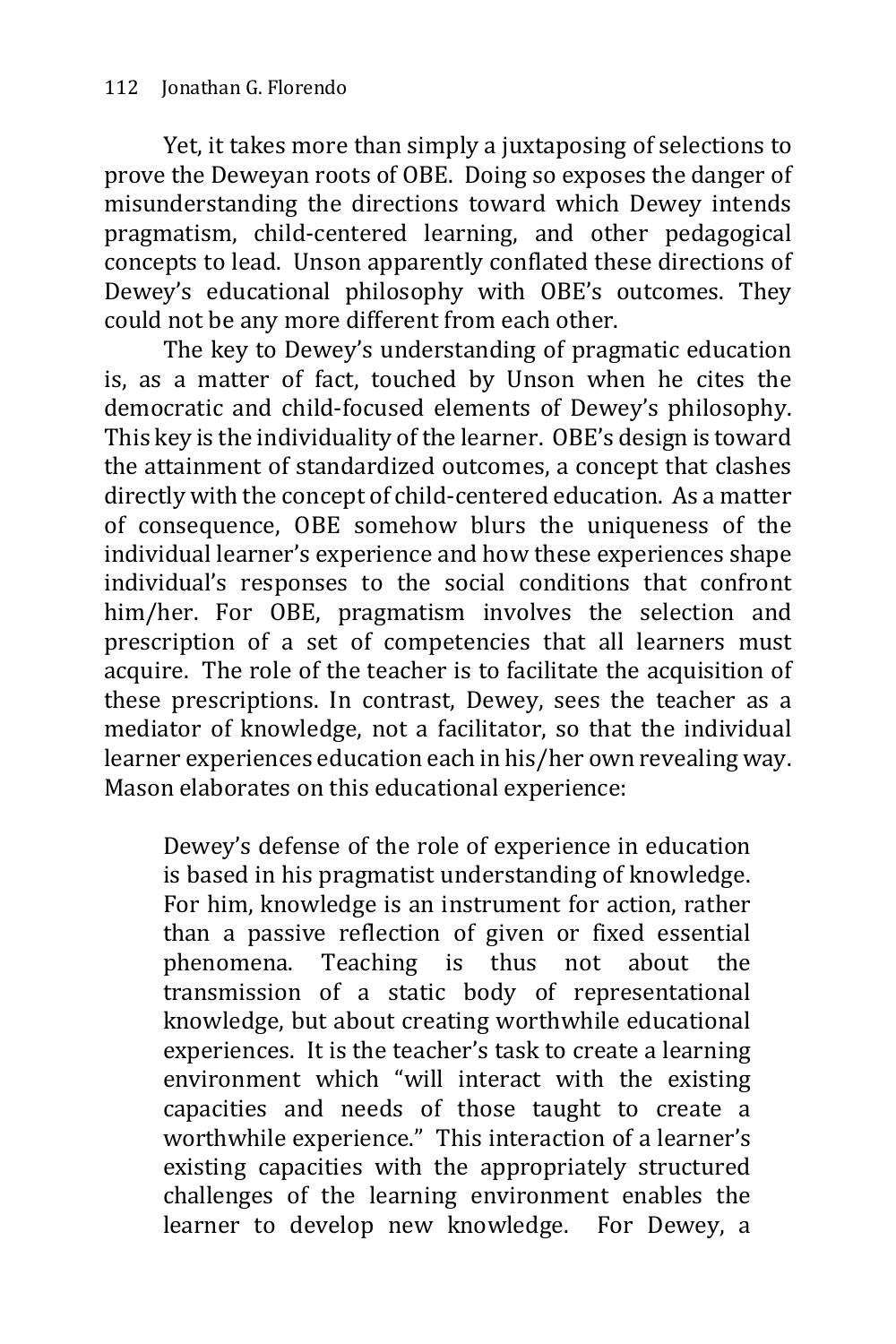worthwhile educational experience is one that stimulates the desire to go on learning. The teacher thus plays a vital role in carefully structuring an educational environment with which the learner, given his current knowledge and potential, can interact. In her careful, thoughtful, and active creation of a worthwhile educational experience – one which will in turn lead to further experience and ultimately to growth – the teacher is certainly not a merely passive facilitator, even less a transmitter of static information.<sup>54</sup>

Thus, contrary to Unson, there is apparently a contradiction between Dewey's child-centered approach with that of OBE's emphasis on pre-defined outcomes. A business school may prescribe different outcomes from a fashion school or a sports school and parents, indeed, are free to choose where their child will be enrolled taking into consideration their child's preferences. However, each school – and indeed, each program within that school – will have its own set of standardized preset outcomes which all students must attain and against which their performances will be measured at the end of each term.

## **Engaging Dewey and Hayek**

1

Dewey saw development and growth in education as requiring flexibility and fluidity which are antithetical to the rigidity of outcome-based education. This was indispensable in the quest for democracy. The child has to "learn how to learn."<sup>55</sup> According to Oelkers, Dewey eschewed learning delivered in packages. Learning has to occur as a process where, in its course, both teacher and student adopts and adjusts to certain

<sup>54</sup> Mark Mason, "Teachers as Critical Mediators of Knowledge." *Journal of Philosophy of Education* 34, no. 2 (2000): 343-362.

<sup>55</sup> John Dewey, *Essays on Education and Politics, John Dewey: The Middle Works (1889-1924),*Vol.8, edited by J.A. Boydston, (Carbondale: Southern Illinois University Press, 1985), 50.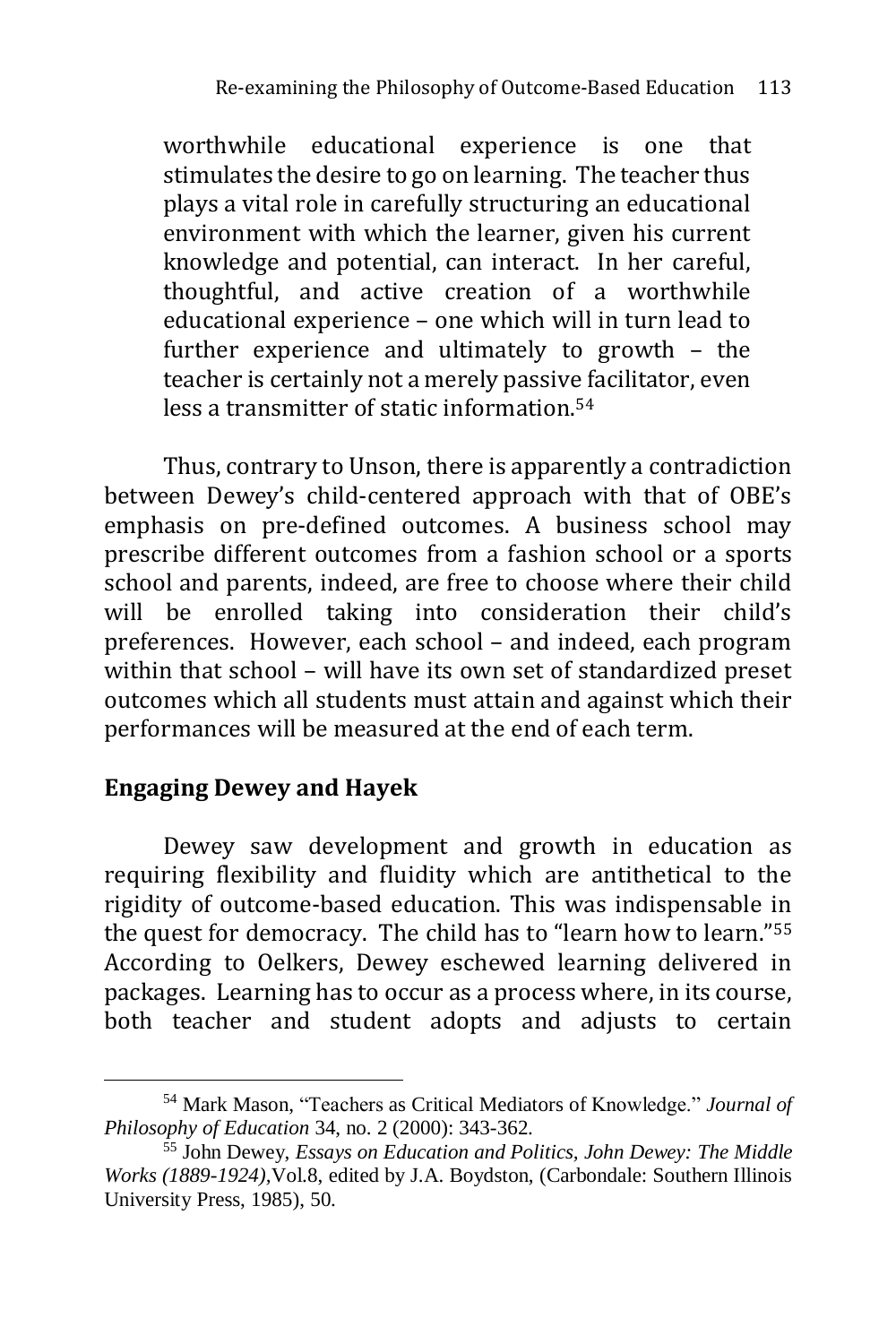consequences that may happen along the way.56 In this train of thought, Dewey also frowns upon the idea of ultimate outcomes. Students cannot be regarded as blank slates upon which the new knowledges and skills required in the new world order have to be written. Students can learn in their own way and can be trusted especially in their adulting years to know what they want to learn.57 This means that at the tertiary level, at least, methods of delivery as well as the specific content of courses need not be rigidly mandated. The determination of specific outcomes in OBE indicates an adherence to the blank-slate presumption both on the part of the teacher and the student; the learner needs to learn what the system mandates he/she should and the teacher needs to learn how and what to teach in the manner the system requires him/her.

It is here that I introduce Friedrich von Hayek. Hayek was a neoliberal thinker whose advocacy of the free market is often to be taken at odds with Dewey's position against the former's social reformist conception of liberal democracy. According to Chandler, Dewey wanted to move beyond the public-private divide while Hayek sought to preserve it.<sup>58</sup> Yet there are certain similarities between these two strange bedfellows that bears much on our discussion of the role of the educational system and how democratic values are to be formed in this context.

First, Dewey and Hayek both regarded with suspicion the traditional linear relationship between society and government – that is, that government, its nature and composition, depended on the straightforward rule of the majority and, through this, democratic government, thus, is representative of the rule of the people. For them, the relationship is non-linear and the will of the people is thus a collaboration of sorts among various sectors of interest. The development of democratic governance, therefore,

<sup>56</sup> Jurgen Oelkers, "Democracy and Education: About the Future of a Problem" *Studies in Philosophy and Education* 19, no. 1 (2000), 7.

<sup>57</sup> Ibid., 9.

<sup>58</sup> David Chandler, "Democracy Unbound? Non-linear Politics and the Politicization of Everyday Life," *European Journal of Social Theory* 17, no. 1 (February 2014), 20.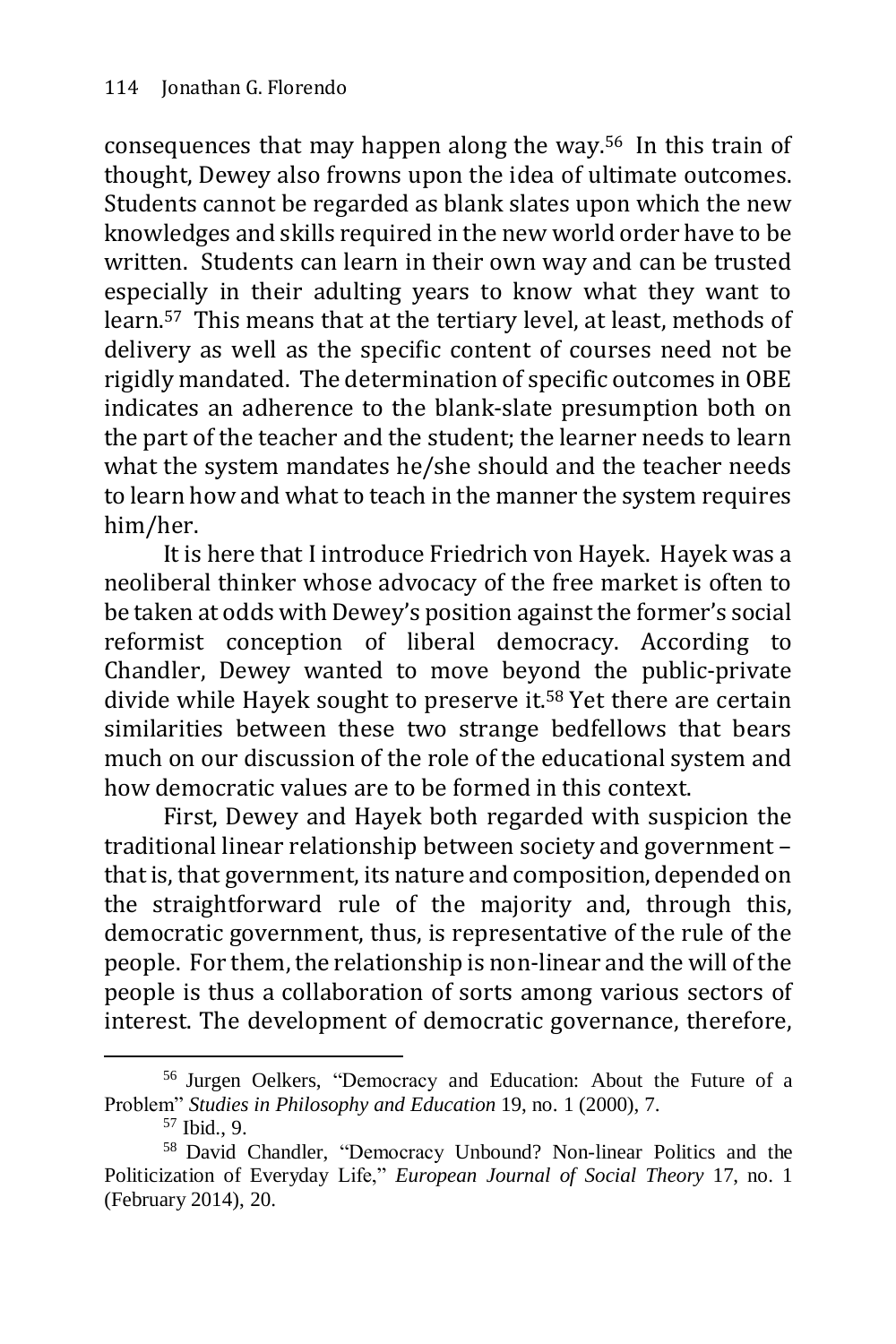does not progress in a linear evolution. It shifts according to new social relations both within society and in the international community.<sup>59</sup>

This conception of democracy is important for outcomebased education in at least three ways. First, the nonlinear character of democratic governance means that it would be counterproductive to promote liberal democratic values by centrally designing the educational system along a set of predetermined outcomes that purport to prepare the graduate for the challenges of employment in an integrated international economy. Even Hayek, the neoliberal, argues that since nonlinearity characterized the world order, a rigid and inflexible package of educational reforms would not be able to anticipate the rapidly changing needs of the globalized world. Second, and corollary to the first, imposing through a centralized public institution a set of outcomes relevant to current world conditions would produce four or five years later a batch of graduates whose knowledge and skills would be dissonant with the global society that has since transformed into new forms and relationships. And third, the nonlinear character of society would sunder apart the standardized modes of learning in the classroom as the multicultural character of tertiary students would work against the imposition of centralized forms of learning. Standardization works against the students' (and the teachers') rational ways of teaching and learning as formative and developmental responses to the world they live in.

As Chandler says, both Hayek and Dewey maintain that "reasoning was not something separate from experience and social practice: reasoning was not a rationalist reflection upon the world but a response to the world based on associational norms and experiences." <sup>60</sup> The following excerpts illustrate the parallelism of these ideas though Hayek's was more biologically focused and Dewey's was more sociological.

<sup>59</sup> Ibid., 50-53.

<sup>60</sup> Ibid., 51.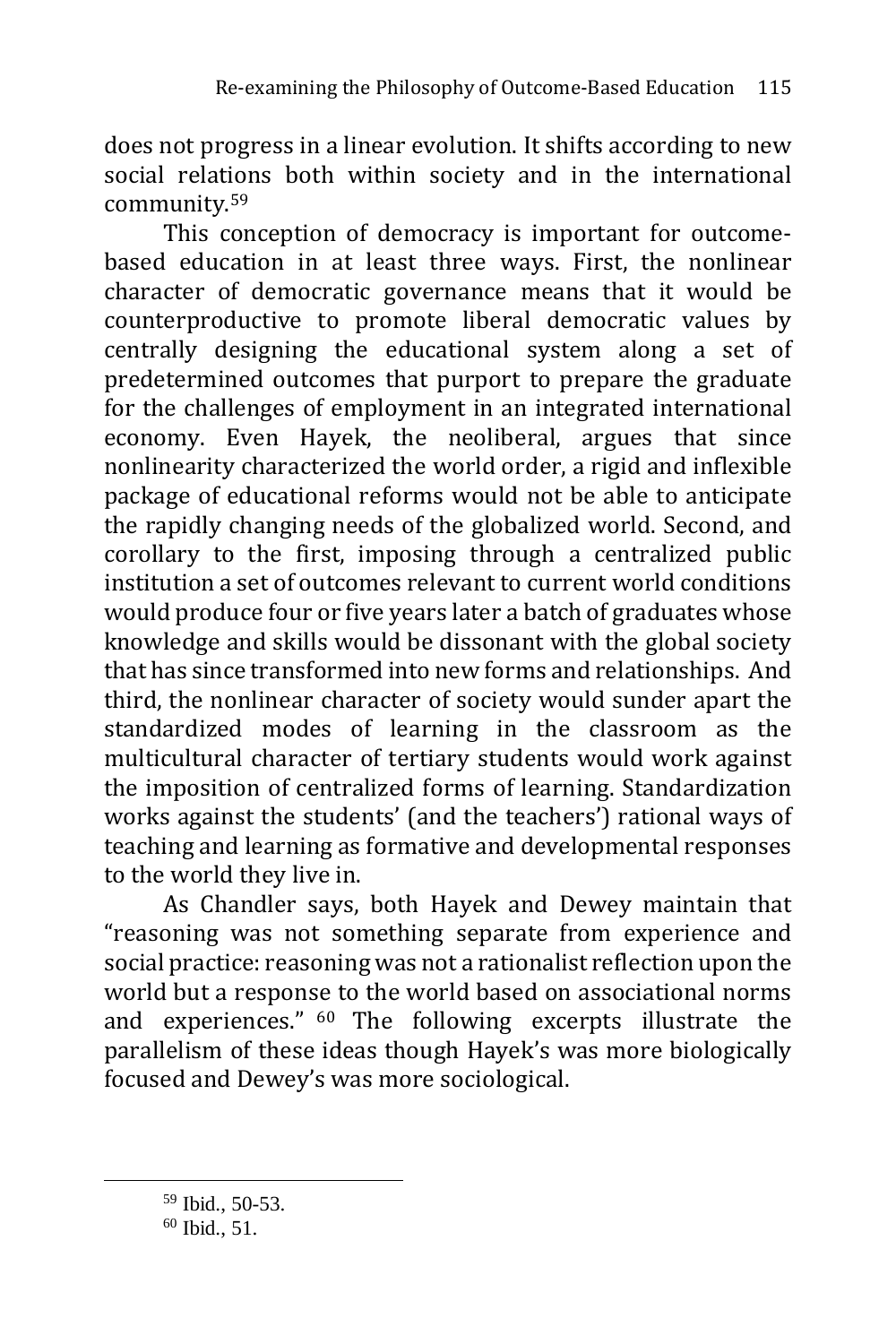When Dewey said,

[S]ingular beings in their singularity think, want and decide, what they think and strive for, the content of their beliefs and intentions is a subject-matter provided by association. Thus man is not merely de facto associated, but he becomes a social animal in the makeup of his ideas, sentiments and deliberate behavior. What he believes, hopes for and aims at is the outcome of association and intercourse.<sup>61</sup>

Hayek similarly argues that,

…the continued existence of those complex structures which we call organisms is made possible by their capacity of responding to certain external influences by such changes in their structure or activity as are required to maintain or restore the balance necessary for their persistence.<sup>62</sup>

Hayek was, therefore, more constructivist than he might admit. If this was the pattern of human reasoning and the school is an indispensable institution for the formation of democratic values, then students must not be made to undergo systems of learning that aimed for pre-designed knowledge and skills. The goal of educational institutions must be democratic values themselves in order that, from social practice, students (and teachers) would be able to design and construct a democratic system of governance that reflects their common will and shared desires.

<sup>61</sup> John Dewey, *The Public and its Problem*s, 25.

<sup>62</sup> F.A. Hayek, T*he Counter-Revolution of Science,* (United States: Liberty Fund Inc.), 1952.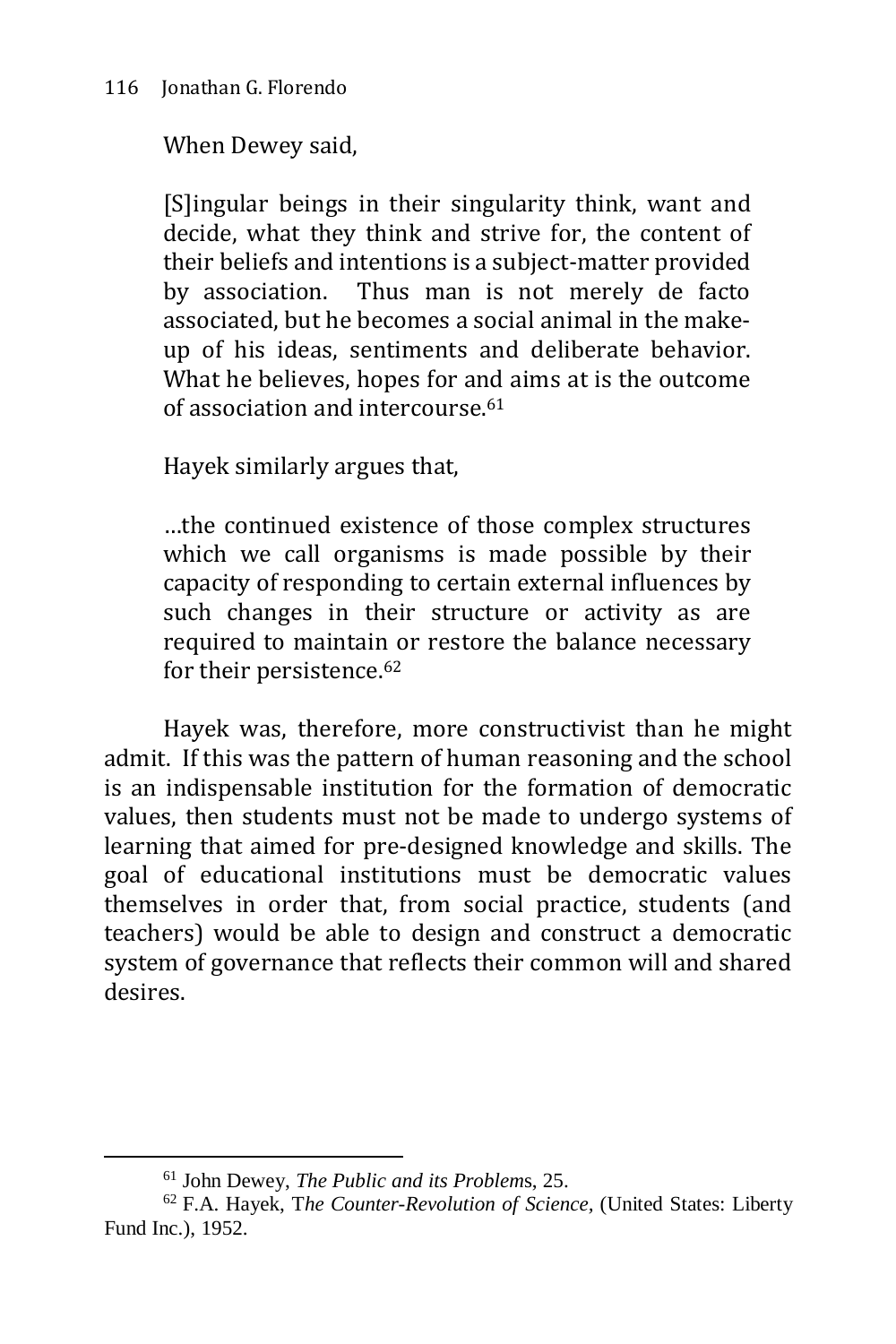# **Conclusion**

1

Both pragmatists in a sense, Dewey and Hayek believe that the realm of the practical (not the predesigned) governed the functionality of knowledge and the progress of educational reform. In the words of Koopman, both believe that progress "contingently emerges within complex processes — it is not the preordained result of the successful execution of a plan." <sup>63</sup> Koopman sees two crucial features in Hayek's concept of rationality, which we find relevant to our critique on OBE. The first is process, that is, that knowledge is functional only when it was understood and acquired through actual practical processes. The second crucial feature is plurality which means that there can be no single form of knowledge that can be imparted and imbibed. Both these crucial features militate against outcome-based education's clean-cut plan whose internal consistency binds learning outcomes at all levels of the educational structure. At the very least, it imprisons students and teachers within an undemocratic system. At the very worst, it leads to educational experiences that ultimately become the basis for undemocratic systems of governance that political leaders pass off as genuine democracy. We could, therefore, ask now: Is our present system of unquestioning obedience the outcome of a system of education that required us to stifle our initiatives and simply imbibe the knowledge and skills we were taught to acquire but not those we ourselves thought we needed to develop?

From the above discussions, it can be deduced that outcome-based education cannot have strong and unshakeable claims for rootedness in constructivist, relativist, subjective and naturalist pedagogical philosophy. Neither can it claim to be based on Deweyan pragmatic philosophy. Hayek's idea also lends support to the argument that OBE would lead to a democratic form of governance. If so, then in what philosophy are OBE's roots planted?

<sup>63</sup> Colin Koopman, "Morals and Markets: Liberal Democracy Through Dewey and Hayek." *Journal of Speculative Philosophy* 23, no. 3 (2009), 155.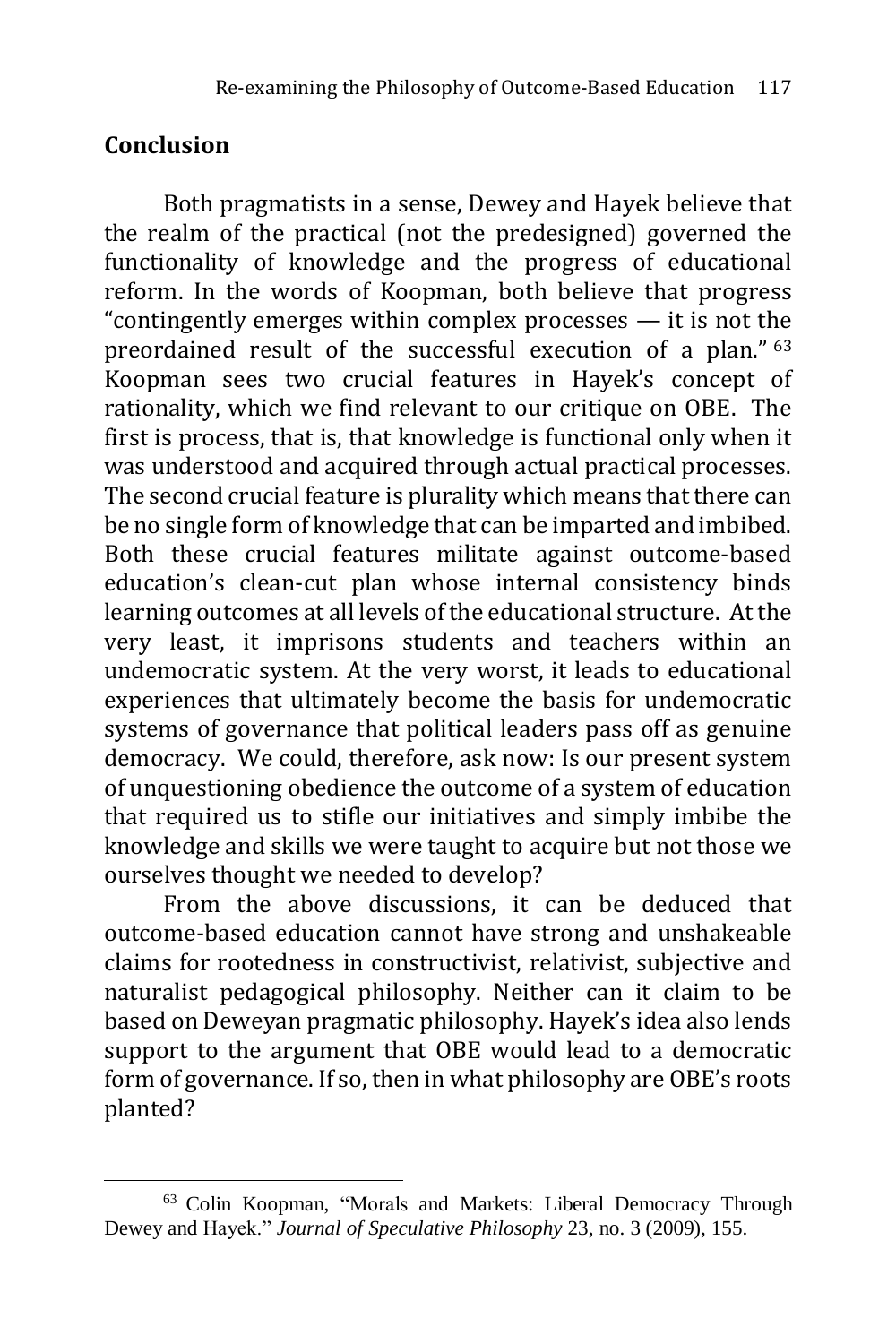# **References**

- Amineh, Roya Jafari, and Hanieh Davatgari. "Review of Constructivism and Social Constructivism." *Journal of Social Sciences, Literature and Languages* 1, no. 1 (April 2015): 9- 16.
- Armstrong, Coleen Alice. 1999. A *Constructivist Critique of Outcomes-Based Education.* A Masteral Thesis, 1999. http://wiredspace.wits.ac.za/bitstream/handle/10539/14 052/Armstrong%20C%20A%201999-

001.pdf?sequence=1&isAllowed=y.

- Biggs, J. *Teaching for Quality Learning at University: What the Student Does?.* Buckingham: The Society for Research into Higher Education and Open University Press, 1999.
- Boschee, Floyd, and Mark A. Baron. *Outcome-Based Education: Developing Programs through Strategic Planning*. Lancaster, Pa: Technomic Pub, 1993.
- Botha, R.J. "Outcomes-Based Education and Educational Reform in South Africa." *International Journal of Leadership in Education* 5, no. 4 (2002): 361-371.
	- \_\_\_\_\_\_\_\_."TheNarrative Construction of Reality,"in *The Jean Piaget Symposium Series. Piaget's Theory: Prospects and Possibilities*, edited by H. Beilin & P. B. Pufall, 229–248. New Jersey: Lawrence Erlbaum Associates, Inc., 1992.
- Brunner, James. *The Process of Education*. Cambridge, MA: Harvard University Press, 1960.
- Cahill, Damien, Melinda Cooper, Martijn Konings, and David Primrose. "Introduction: Approaches to Neoliberalism," in *The Sage Handbook of Neoliberalism*, edited by Cahill, et.al., xxv – xxxiii. Los Angeles: Sage, 2018.
- Chandler, David. "Democracy Unbound? Non-linear Politics and the Politicization of Everyday Life." *European Journal of Social Theory* 17, no. 1 (February 2014): 42-59.
- Commission on Higher Education. "CHED Memorandum Order No. 46, series of 2012." Quezon City: Commission on Higher Education, 2012.
- Cox, William, Alan Arroyo, Evie Tindall, and Milton Uecker. 1997. ""Outcome-Based Education: A Critique of the Theory,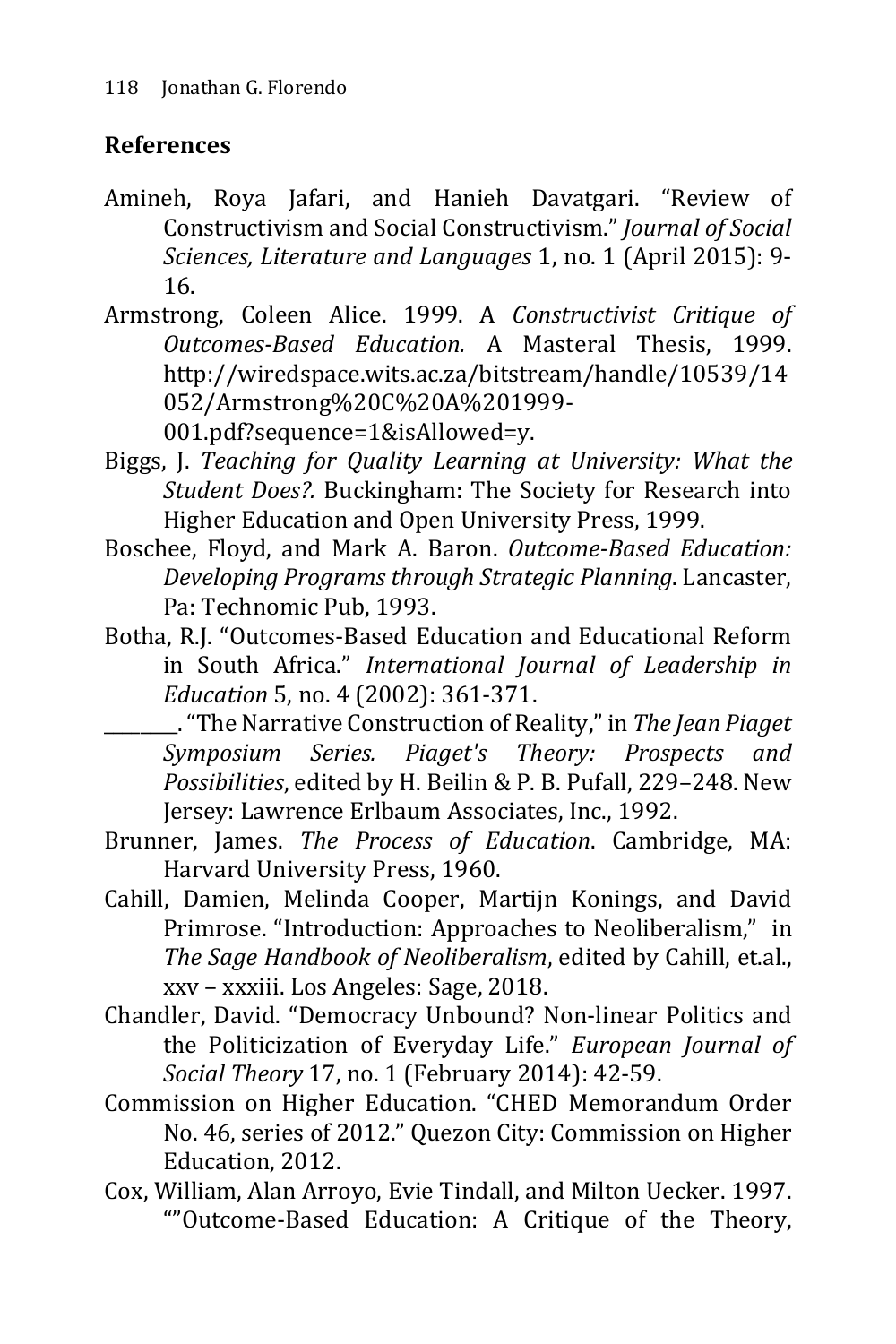Philosophy and Practice." *Journal of Research on Christian Education* 6, no. 1 (Spring 1997): 79-94.

- De Guzman, Allan B. "The Hermeneutics of Learner-Centered Approaches and Initiatives in the Philippine Basic Education Sector." *Educational Research for Policy and Practice* 3, no. 3 (2004): 223-241.
- Dewey, John. *The Public and its Problems*. New York: Swallow Press, 1927.
	- \_\_\_\_\_\_\_\_. *Essays on Education and Politics, John Dewey: The Middle Works (1889-1924)*,Vol.8, edited by J.A. Boydston. Carbondale: Southern Illinois University Press, 1985.
		- \_\_\_\_\_\_\_\_. *Democracy and Education in Philosophy of Education: The Essential Texts*, edited by S. M. Cahn. London and New York: Routledge, 2009.
- Donnelly, Kevin. "Australia's Adoption of Outcomes Based Education: A Critique."*Issuesin Educational Research* 17, no. 2 (2007): 183-206.
- Dueñas, Carmencita. "An Interdisciplinary Curriculum Model for Service Learning in Philippine Christian university," in *Proceedings of the 10th International Conference on Arts, Social Sciences, Humanities, and Interdisciplinary Studies*, 97-102. Manila, 2017.
- Duffy, T.M., and D.H. Jonasse. "Constructivism: New Implications for Instructional Technology." *Educational Technology* 31, no. 5 (1991): 7-11.
- Glasersfeld, Ernst von. *The Invented Reality.* New York: Norton, 1984.
- Harden, Ronald. "Outcome-Based Education The Ostrich, the Peacock and the Beaver." *Medical Teacher* 29, no. 7 (2007): 666-671.
- Harvey, David. *A Brief History of Neoliberalism*. New York: Oxford University Press, 2005.
- Hayek, F.A. *The Counter-Revolution of Science*. United States: Liberty Fund Inc., 1952.
- Holder Jr, John J. "Philosophy for Children in Developing Countries: The Philippine Experience." *Analytic Teaching* 9, no. 2 (1989): 83-86.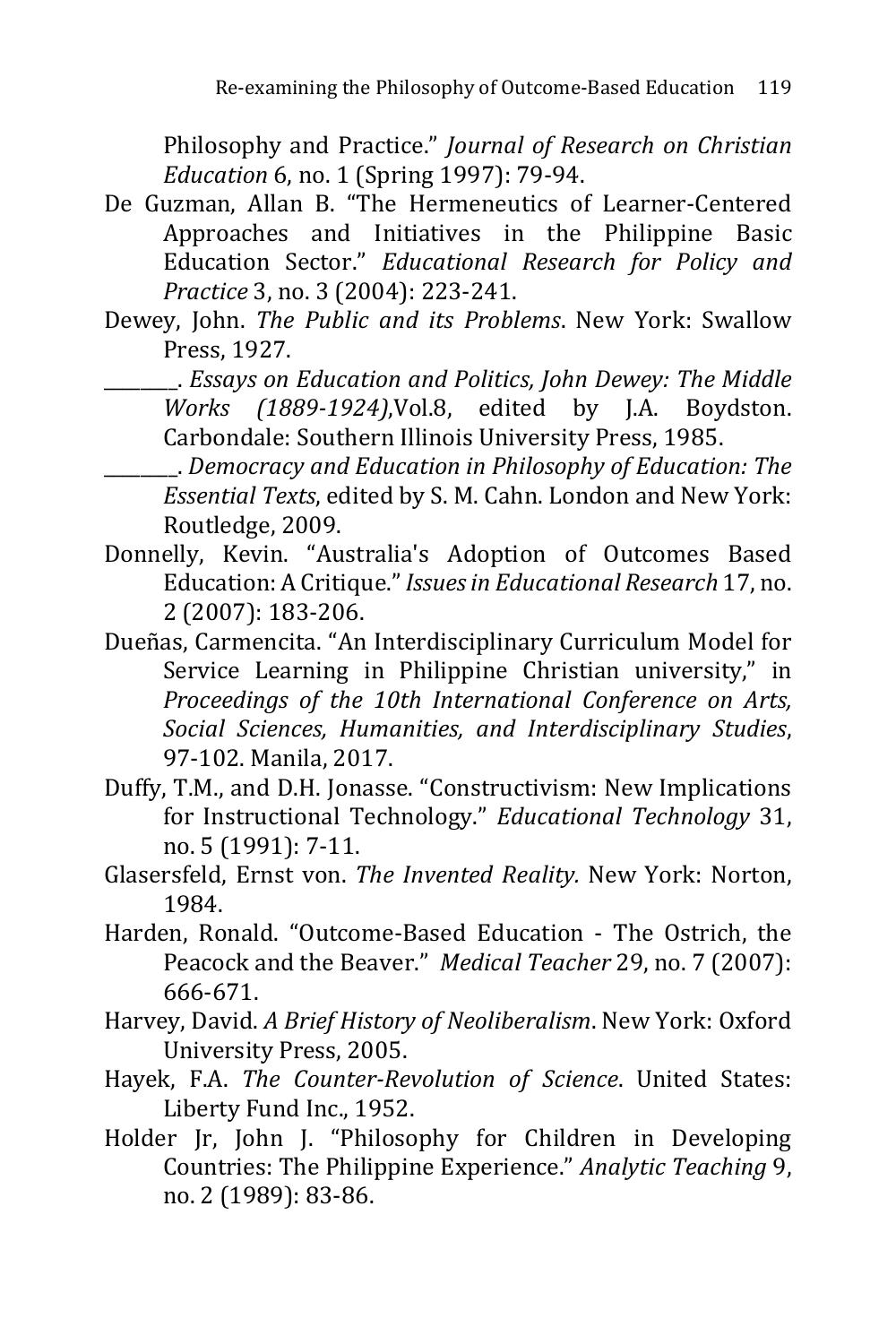- Hoover, Wesley A. 1996. "The Practice Implications of Constructivism." *SEDL Letter* 9, no. 3, (1996). [https://sedl.org/pubs/sedletter/v09n03/practice.](https://sedl.org/pubs/sedletter/v09n03/practice)htm
- Jonassen, David H. *Evaluating Constructivistic Learning. Constructivism and the Technology of Instruction: A Conversation.* New York: Routledge, 1992.
- Koopman, Colin. "Morals and Markets: Liberal Democracy Through Dewey and Hayek." *Journal of Speculative Philosophy* 23, no. 3 (2009): 151-179.
- Mason, Mark. "Teachers as Critical Mediators of Knowledge." *Journal of Philosophy of Education* 34, no. 2 (2000): 343-362.
- Oelkers, Jurgen. "Democracy and Education: About the Future of a Problem." *Studies in Philosophy and Education* 19, no. 1 (2000): 3-19.
- Peters, Michael, Tina Besley, and Daniel Araya. *The New Development Paradigm: Education, Knowledge Economy, and Digital Futures.* New York: Peter Lang, 2014.
- Ritzer, George and Stefan Stepnisky. *Sociological Theory*. Los Angeles: Sage, 2018.
- Ruitenberg, Claudia W. "Giving Place to Unforeseeable Learning: The Inhospitality of Outcomes-Based Education." *Philosophy of Education* (2009): 266-274.
- Sampa, Elias M. "Forging a Philosophical Foundation for Outcomes-Based Education." I*nternational Journal of Education and Research* 2, no. 6 (2014): 517-528.
- Spady, William G. *Outcomes Based Education: Critical issues and Answers.* American Association of School Administrators, 1994.
- Spady, William G., and Charles Schwahn. *Learning Communities 2.0: Educating in the Age of Empowerment.* Lanham: Rowman and Littlefield Publishers, Inc., 2010.
- Spady, William G. and Kit J. Marshall. 1991. "Beyond Traditional Outcome-Based Education." *Educational Leadership* 9, no.2 (October 1991): 67-72.

Tavner, A. "Outcomes-Based Education in a University Setting." *Australian Journal of Engineering Education* 2 (2005): 1-14

Towers, G.C., and J.M. Towers. "An Elementary School Principal's Experience with Implementing an Outcome-Based